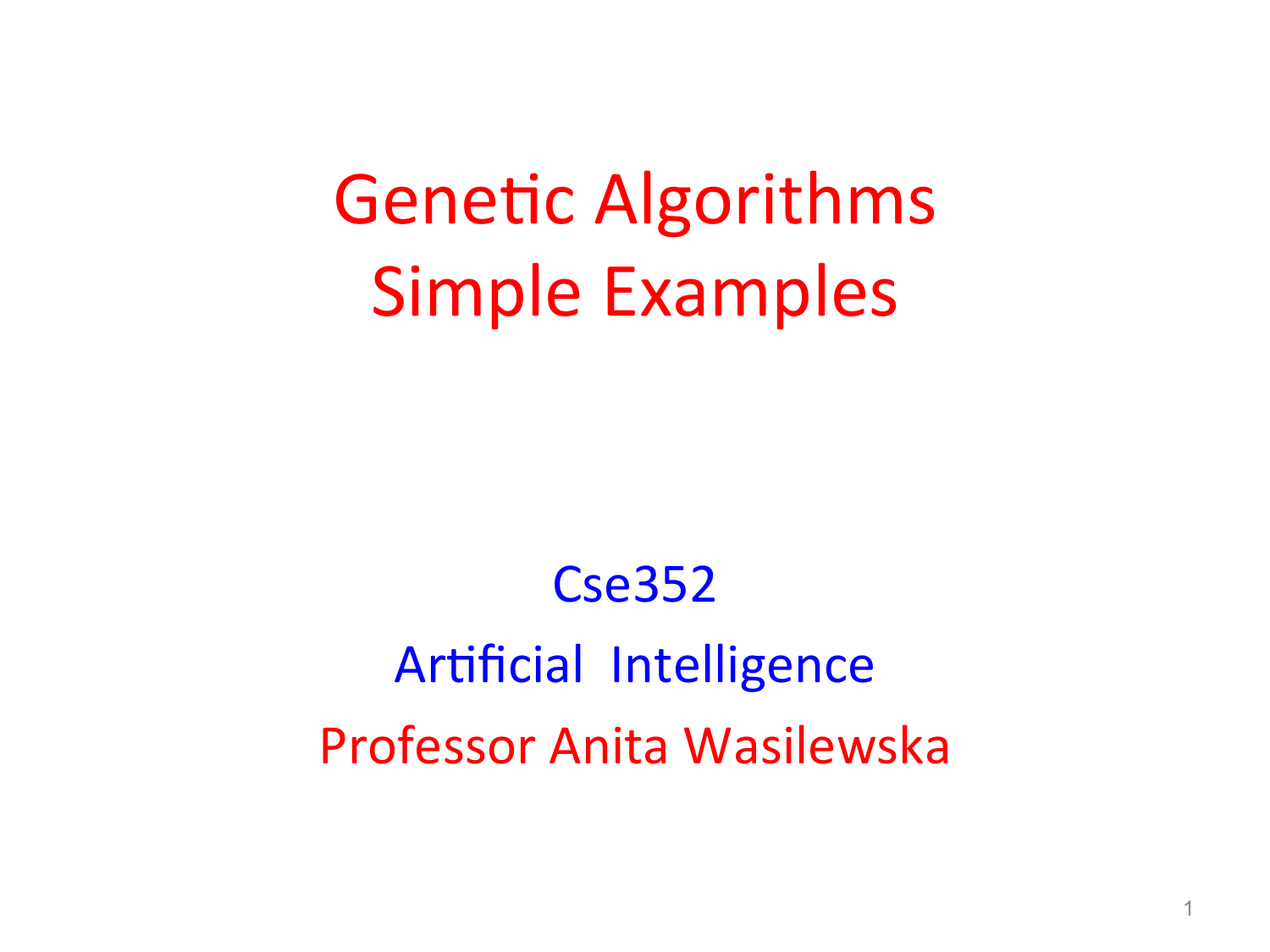### Genetic Programming

```
A program in C
• int foo (int time) 
    { 
        int temp1, temp2; 
        if (time > 10) 
           temp1 = 3; else 
           temp1 = 4;temp2 = temp1 + 1 + 2; return (temp2); 
    } 
• Equivalent expression (similar to a
```
**classification rule in data mining):** 

```
(+ 1 2 (IF (> TIME 10) 3 4))
```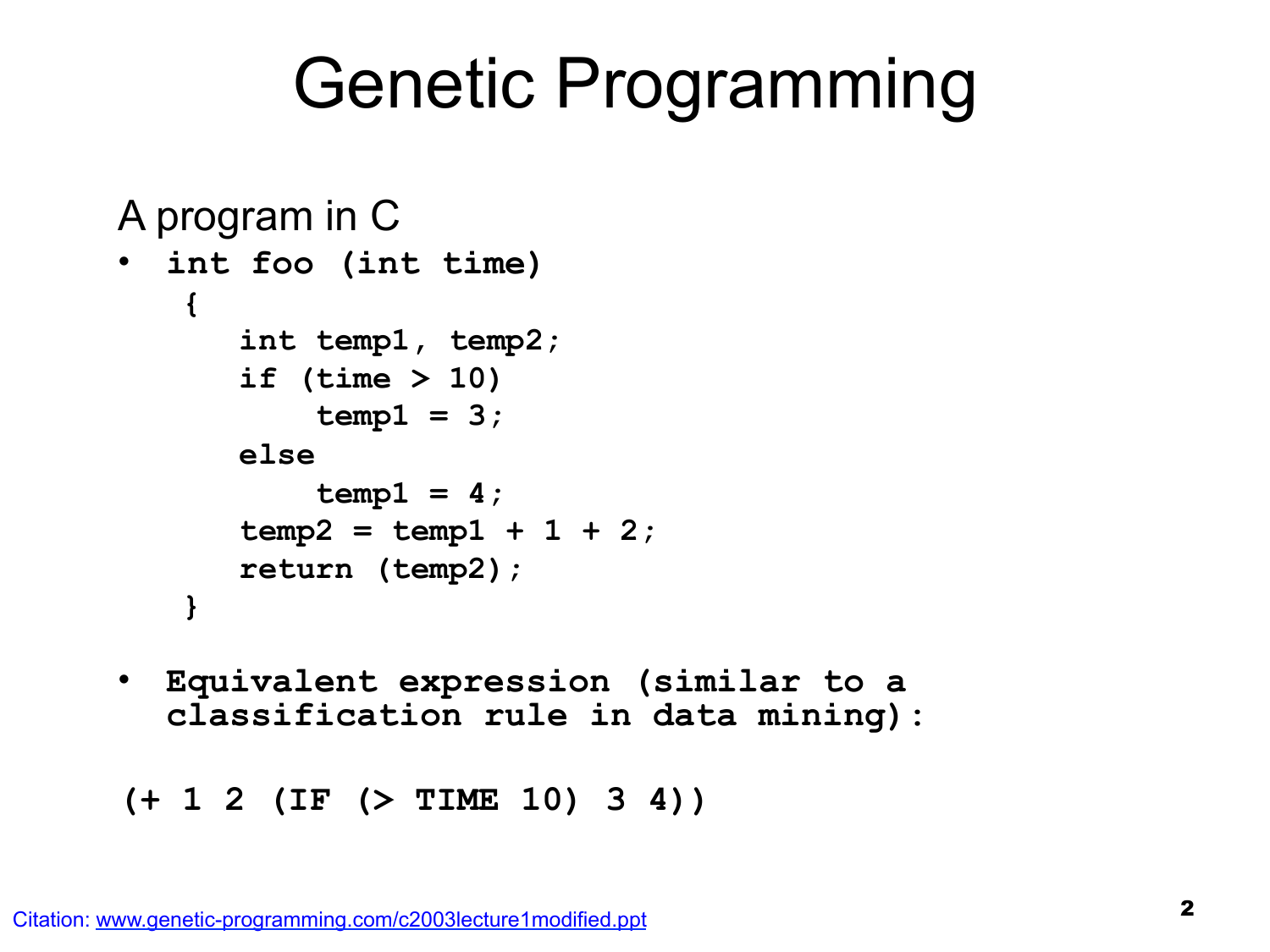### Program tree



#### **(+ 1 2 (IF (> TIME 10) 3 4))**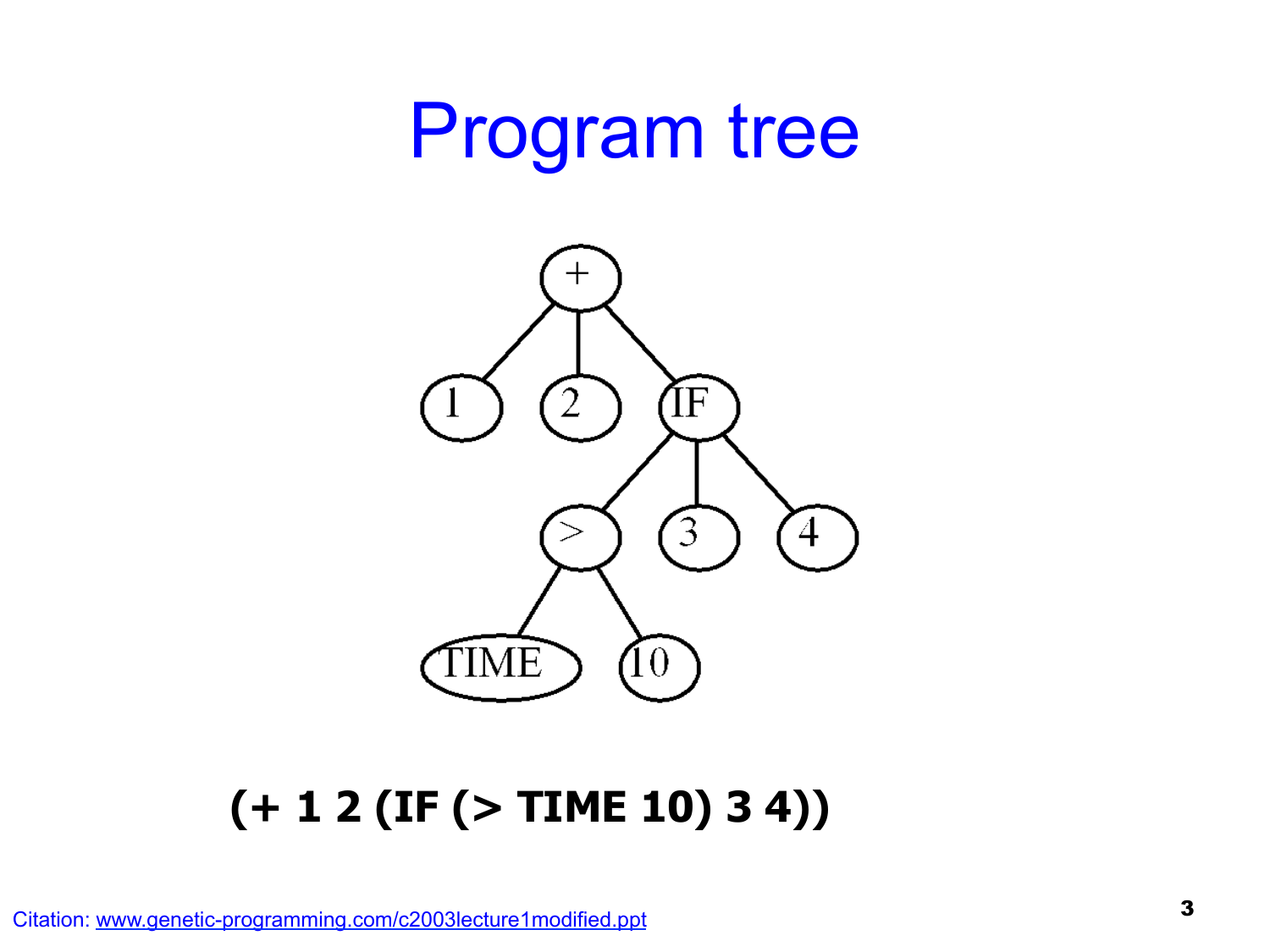## Given data

| Input: Independent variable X | <b>Output: Dependent variable Y</b> |
|-------------------------------|-------------------------------------|
| $-1.00$                       | 1.00                                |
| $-0.80$                       | 0.84                                |
| $-0.60$                       | 0.76                                |
| $-0.40$                       | 0.76                                |
| $-0.20$                       | 0.84                                |
| 0.00                          | 1.00                                |
| 0.20                          | 1.24                                |
| 0.40                          | 1.56                                |
| 0.60                          | 1.96                                |
| 0.80                          | 2.44                                |
| 1.00                          | 3.00                                |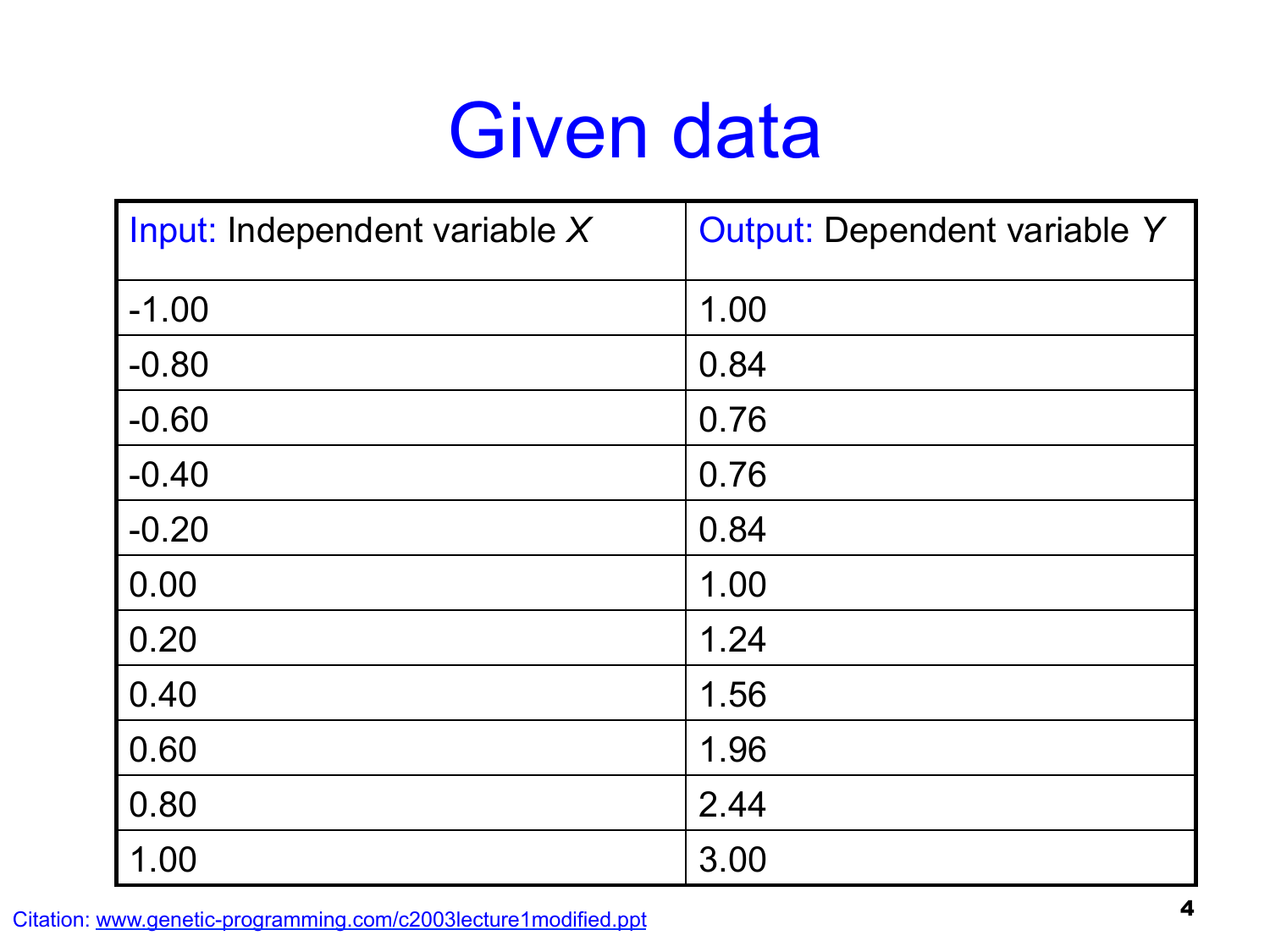# Problem description

|                  | <b>Objective:</b>    | Find a computer program with one<br>input (independent variable x) whose<br>output Y equals the given data                 |
|------------------|----------------------|----------------------------------------------------------------------------------------------------------------------------|
|                  | <b>Terminal set:</b> | $T = \{X, Random-Constants\}$                                                                                              |
| 2                | <b>Function set:</b> | $F = \{+, -1, *1, / \}$                                                                                                    |
| 3                | Initial population:  | Randomly created individuals from<br>elements in T and F.                                                                  |
| $\boldsymbol{4}$ | <b>Fitness:</b>      | $ y_0' - y_0  +  y_1' - y_1  + $ where y' is<br>computed output and $y_i$ is given<br>output for $x_i$ in the range [-1,1] |
| 5                | <b>Termination:</b>  | An individual emerges whose sum of<br>absolute errors (the value of its fitness<br>function) is less than 0.1              |

<sup>5</sup>Citation: www.genetic-programming.com/c2003lecture1modified.ppt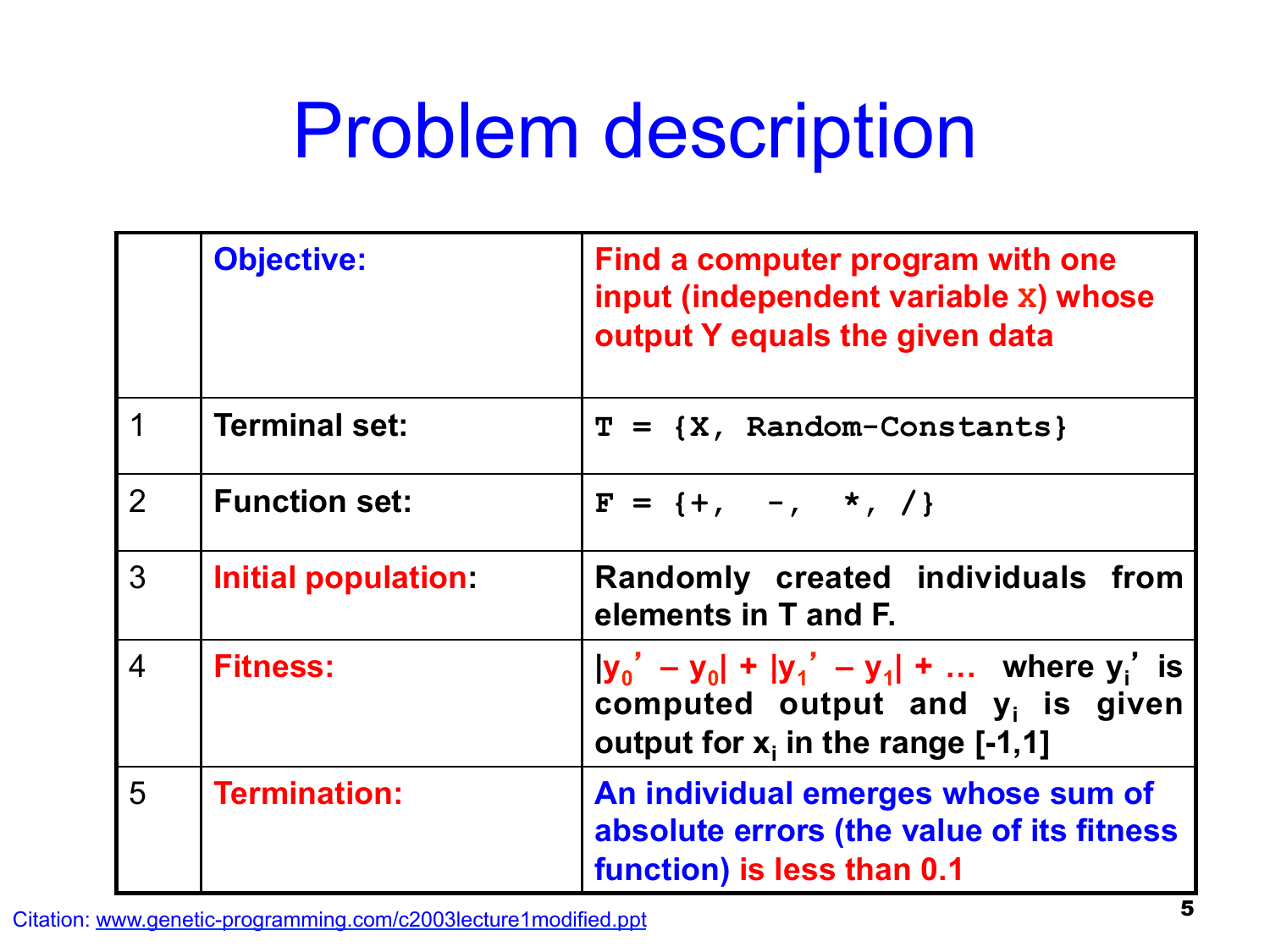### Generation 0

#### Population of 4 randomly created individuals

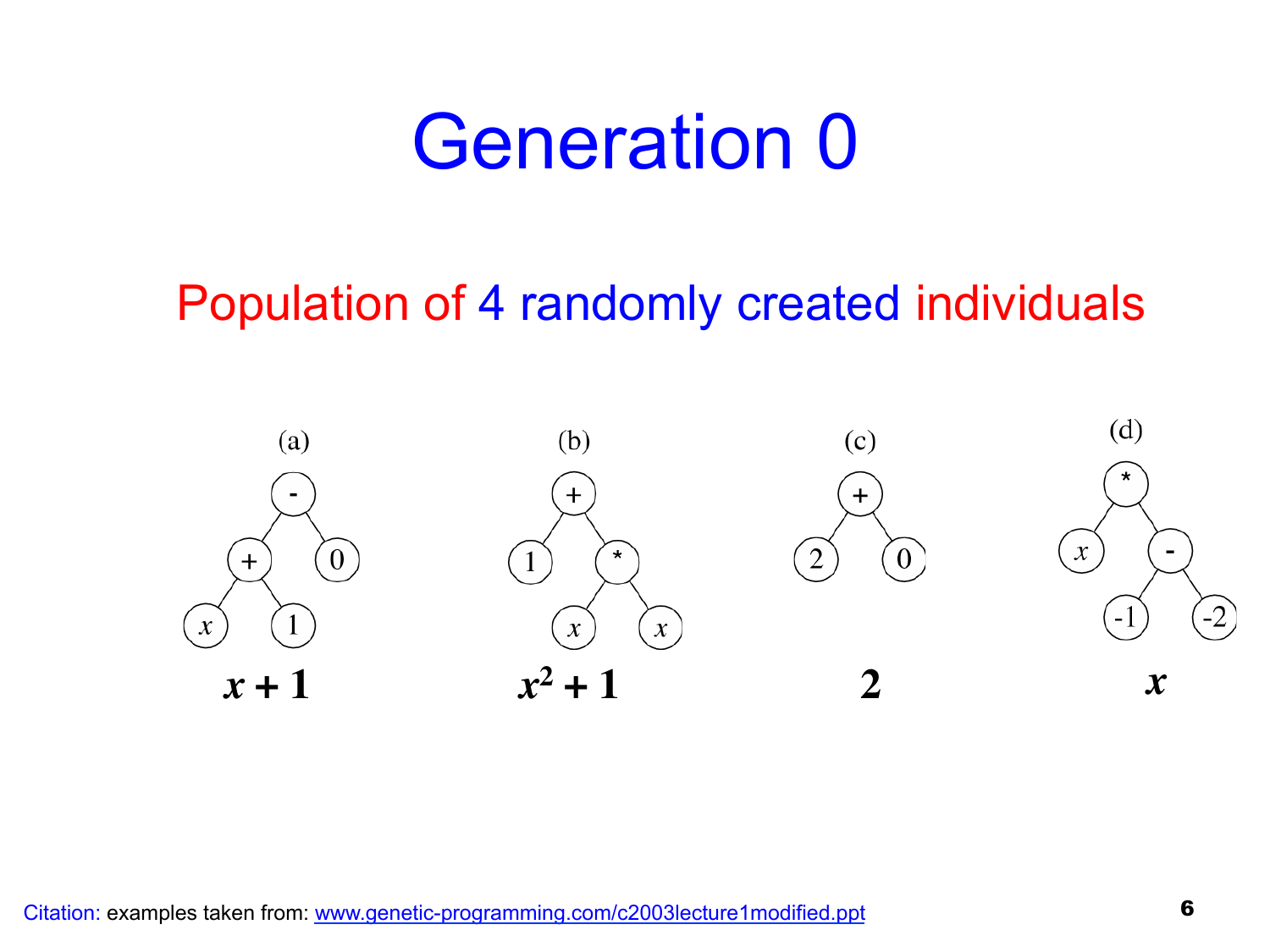## **Mutation**

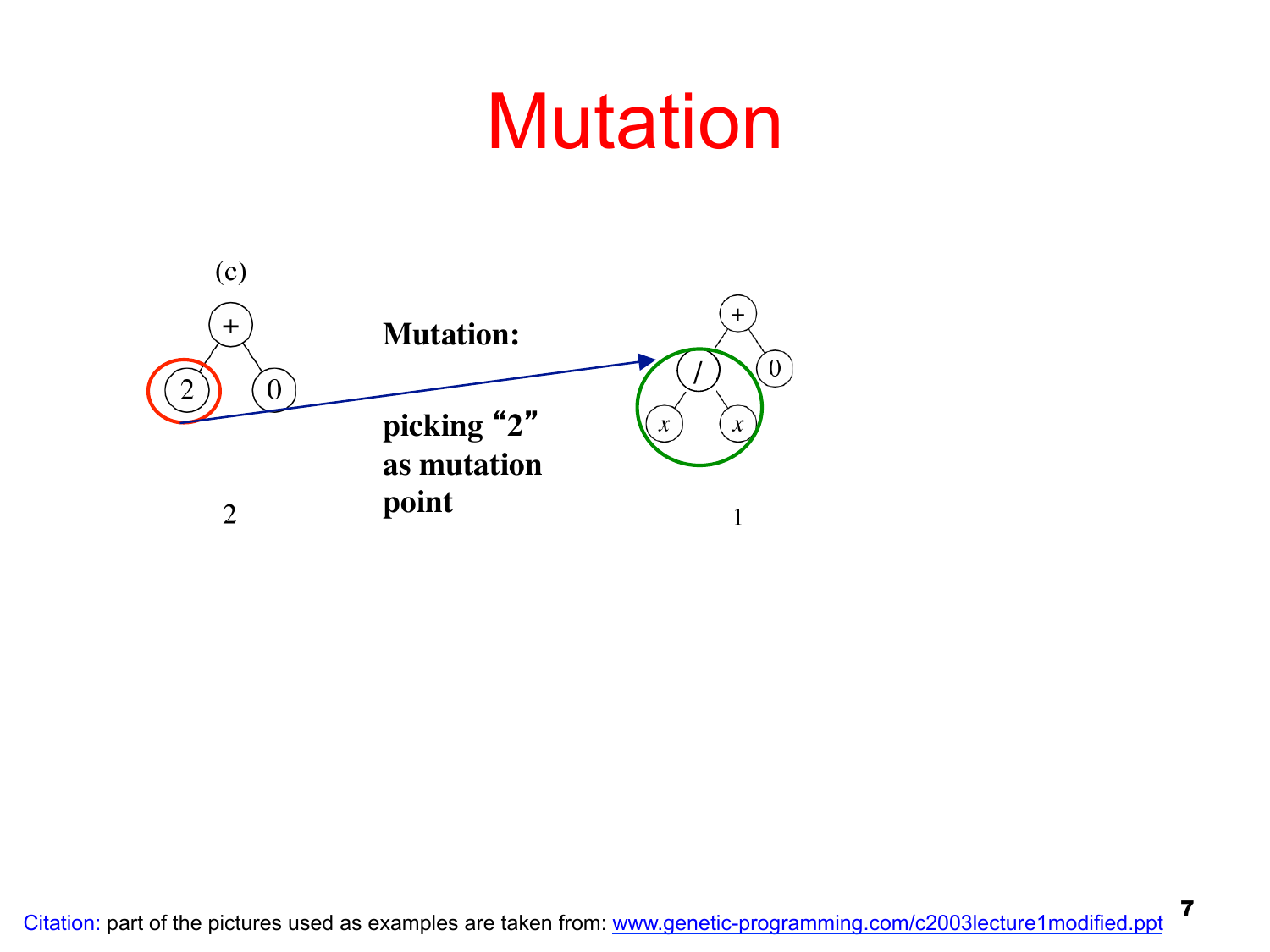### Crossover

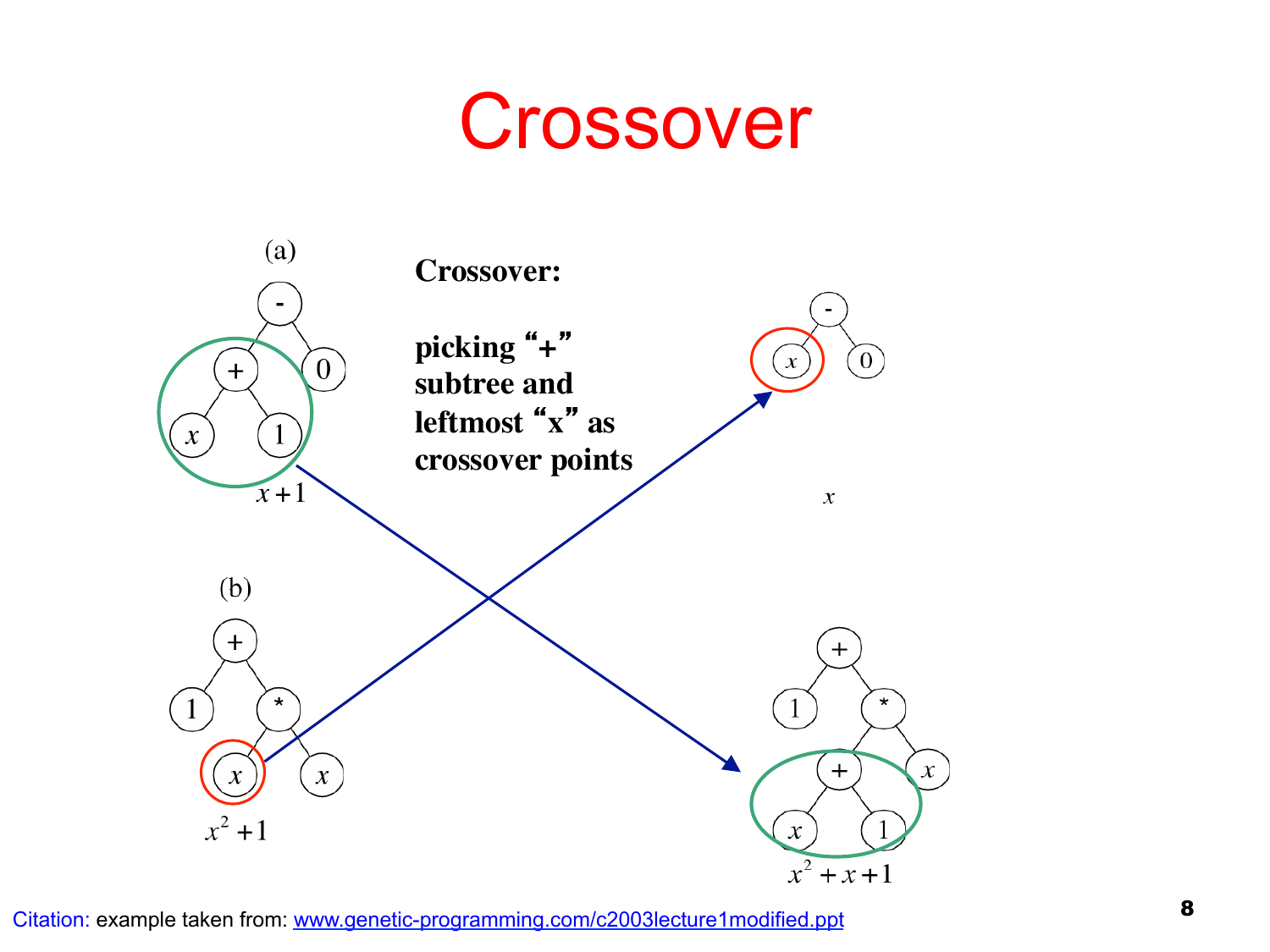## Generation 1



 $x+1$ 





**First offspring of crossover of (a) and (b) picking** " **+** " **of parent (a) and left-most** " **x** " **of parent (b) as crossover points**



**Second offspring of crossover of (a) and (b) picking** " **+** " **of parent (a) and left-most** " **x** " **of parent (b) as crossover points**

#### **Mutant of (c)**

**Copy of (a)**

**picking** "**2**" **as mutation point**

 $\mathbf{1}$  $\boldsymbol{x}$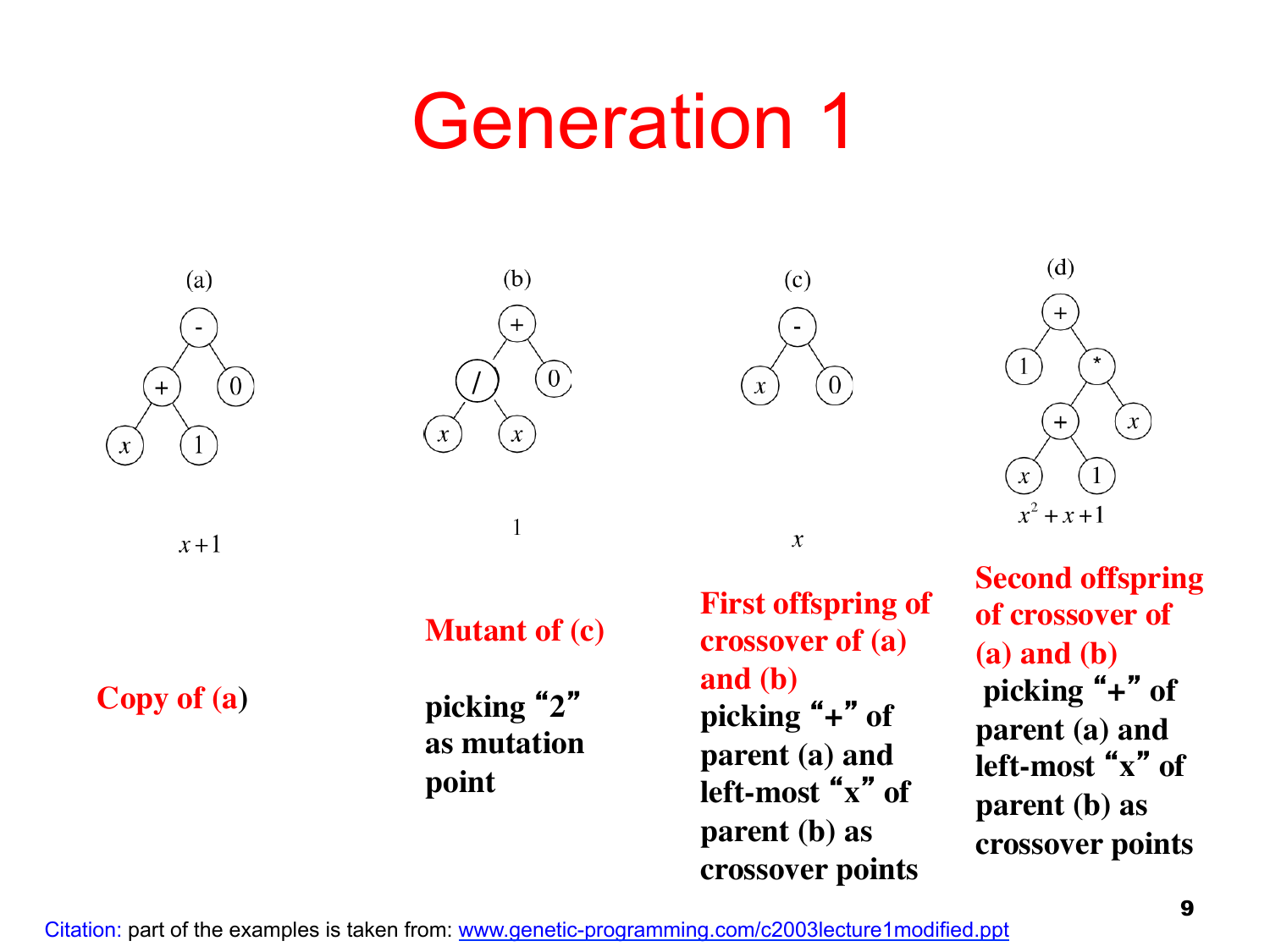|                | $\chi$  | Y    | $X+1$          | $ X+1-$<br>Y   | $\boldsymbol{\mathcal{1}}$ | $1 - Y$        | $\chi$  | $X-Y$          | $X^2+X$<br>$+1$ | $X^2+X$<br>$+1-Y$ |
|----------------|---------|------|----------------|----------------|----------------------------|----------------|---------|----------------|-----------------|-------------------|
|                | $-1.00$ | 1.00 | $\overline{0}$ | 1              | $\mathbf 1$                | $\overline{O}$ | $-1.00$ | $\overline{2}$ | 1               | $\overline{0}$    |
|                | $-0.80$ | 0.84 | 0.20           | 0.64           | 1                          | 0.16           | $-0.80$ | 1.64           | 0.84            | $\mathbf 0$       |
|                | $-0.60$ | 0.76 | 0.40           | 0.36           | 1                          | 0.24           | $-0.60$ | 1.36           | 0.76            | $\overline{0}$    |
|                | $-0.40$ | 0.76 | 0.60           | 0.16           | 1                          | 0.24           | $-0.40$ | 1.16           | 0.76            | $\overline{0}$    |
|                | $-0.20$ | 0.84 | 0.80           | 0.04           | 1                          | 0.16           | $-0.20$ | 1.04           | 0.84            | $\overline{0}$    |
|                | 0.00    | 1.00 | 1.00           | $\overline{0}$ | 1                          | $\overline{0}$ | 0.00    | $\mathbf 1$    | 1               | $\overline{0}$    |
|                | 0.20    | 1.24 | 1.20           | 0.04           | 1                          | 0.24           | 0.20    | 1.04           | 1.24            | $\overline{0}$    |
|                | 0.40    | 1.56 | 1.40           | 0.16           | 1                          | 0.56           | 0.40    | 1.16           | 1.56            | $\overline{0}$    |
|                | 0.60    | 1.96 | 1.60           | 0.36           | 1                          | 0.96           | 0.60    | 1.36           | 1.96            | $\overline{0}$    |
|                | 0.80    | 2.44 | 1.80           | 0.64           | 1                          | 1.44           | 0.80    | 1.64           | 2.44            | $\overline{0}$    |
|                | 1.00    | 3.00 | 2.00           | $\overline{1}$ | $\mathbf 1$                | 2 <sup>1</sup> | 1.00    | $\mathbf{2}$   | $\mathfrak{S}$  | $\overline{0}$    |
|                |         |      |                | Σ              |                            |                | Σ       | Σ              |                 | Σ                 |
| <b>Fitness</b> |         |      |                | 4.40           |                            | 6.00           |         | 15.40          | Found!          | 0.00<br>10        |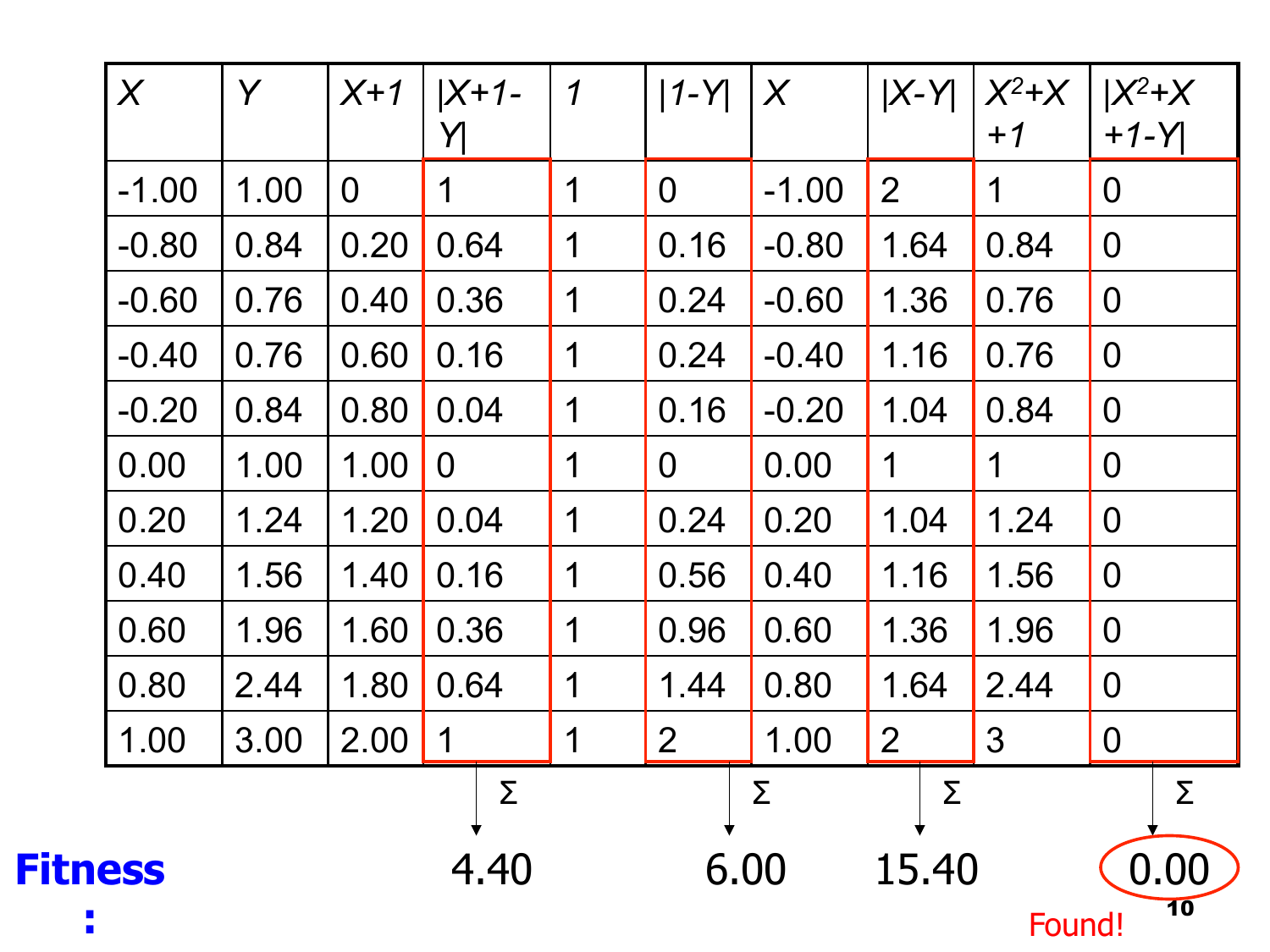## GA and Classification

#### **Classify** customers based on number of children and salary:

| Parameter                         | # of children<br>(NOC)                                        | <b>Salary</b><br>(S)      |  |
|-----------------------------------|---------------------------------------------------------------|---------------------------|--|
| Domain                            | 010                                                           | 0500000                   |  |
| Syntax of<br>atomic<br>expression | $NOC = x$<br>NOC < x<br>$NOC \le x$<br>NOC > x<br>$NOC \ge x$ | $S = x$<br>S < x<br>S > x |  |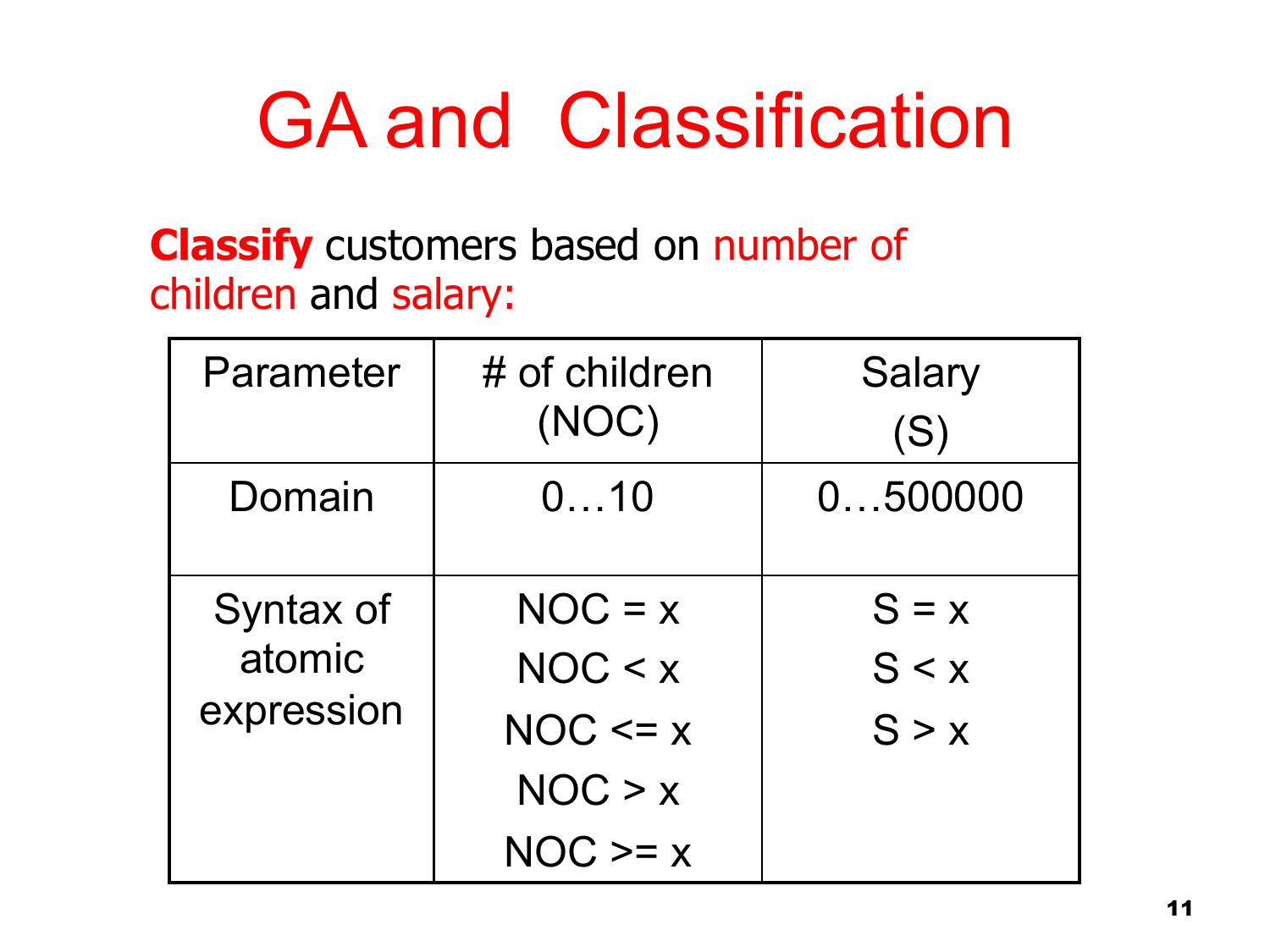# GA and Classification Rules

• A classification rule is of the form

IF description THEN class=c.

Antecedent Consequence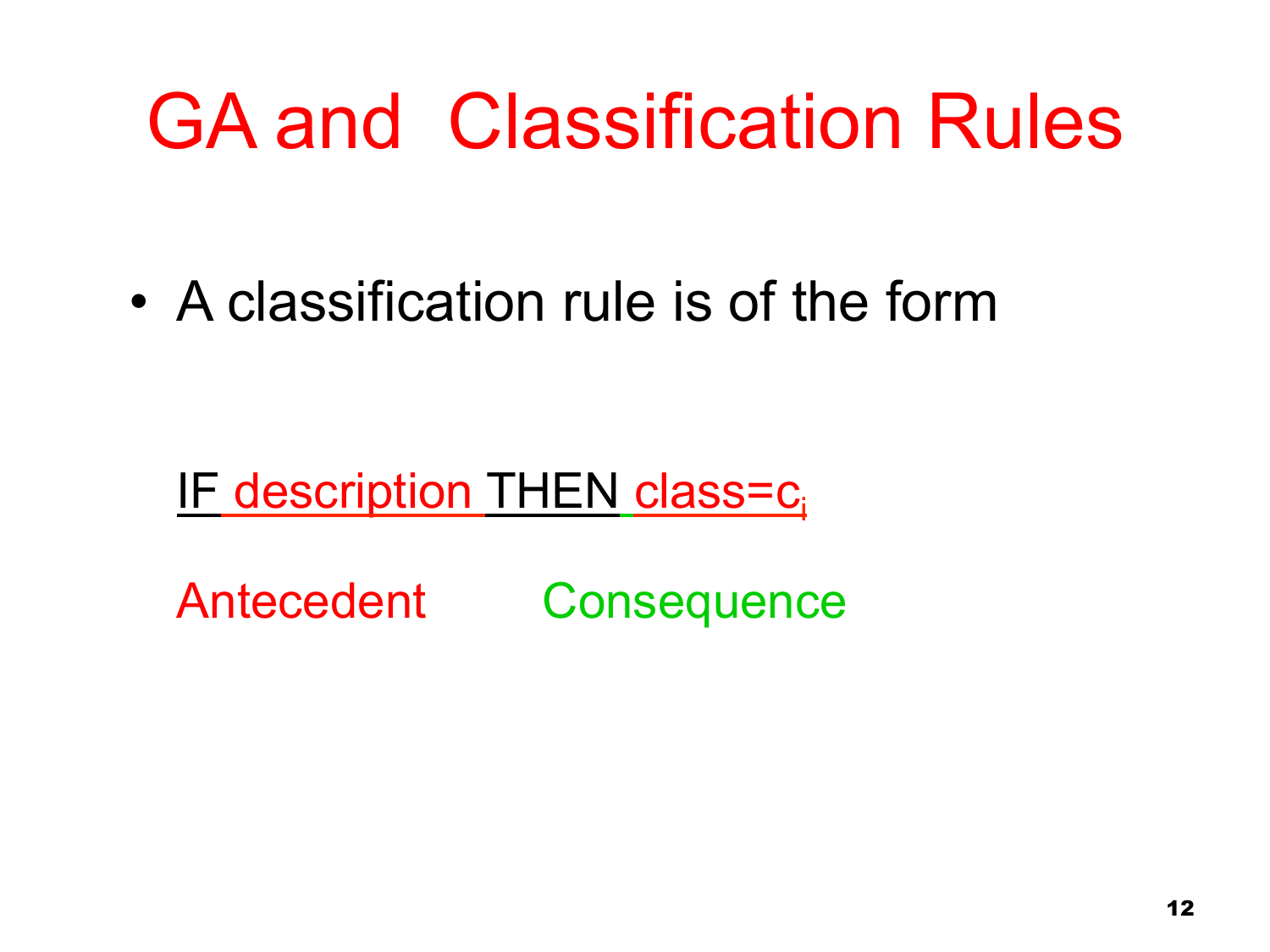## Formula representation

#### • Possible rule:

– If (NOC = 2) AND ( $S > 80000$ ) then GOOD (customer)

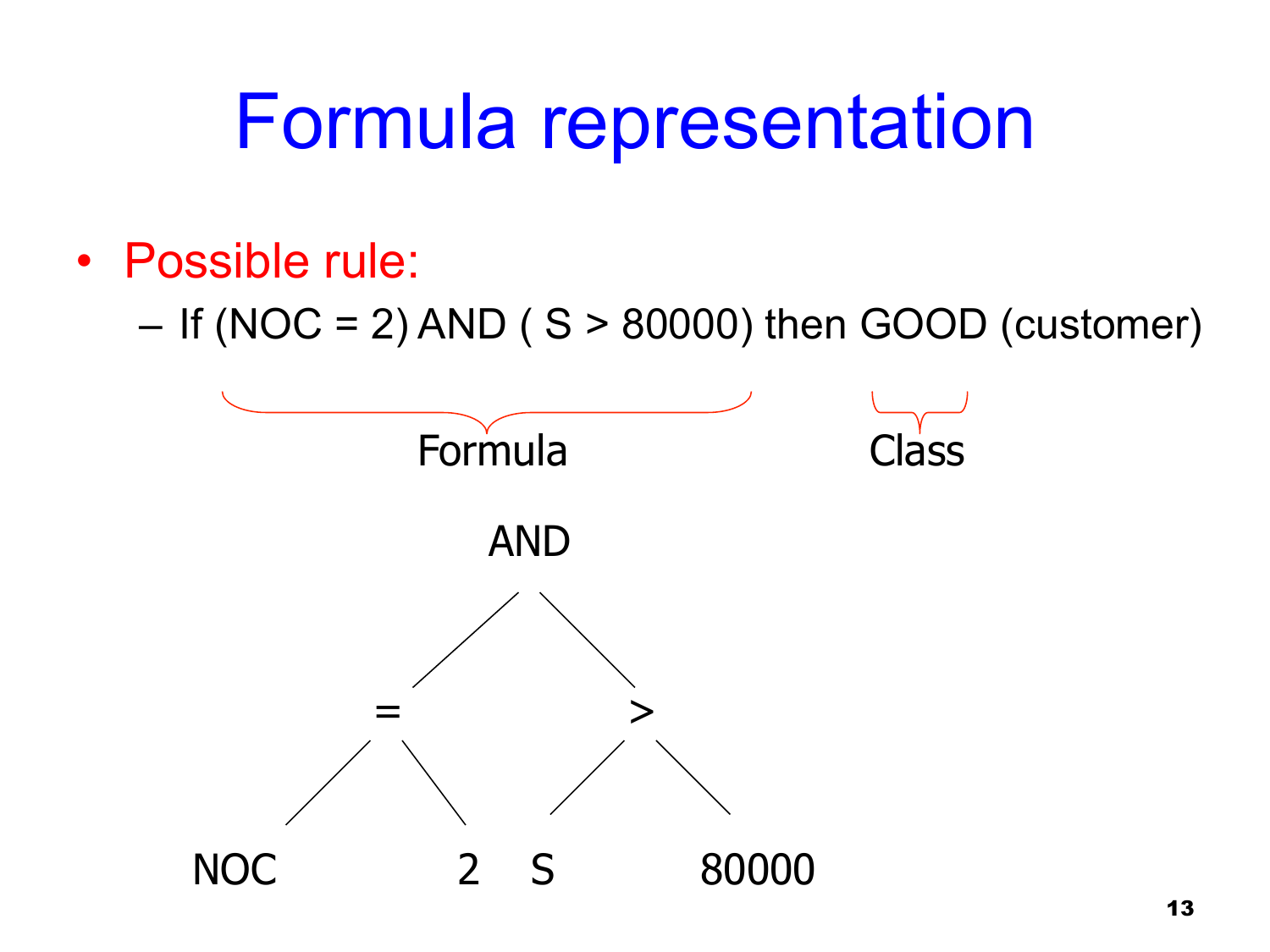# Initial data table

| Nr. Crt.       | Number of children<br>(NOC) | <b>Salary</b><br>(S) | <b>Type of customer</b><br>(C) |  |
|----------------|-----------------------------|----------------------|--------------------------------|--|
| 1              | $\overline{2}$              | > 80000              | GOOD                           |  |
| $\overline{2}$ | 1                           | > 30000              | GOOD                           |  |
| 3              | Ω                           | $= 50000$            | GOOD                           |  |
| 4              | > 2                         | < 10000              | BAD                            |  |
| 5              | $= 10$                      | $= 30000$            | <b>BAD</b>                     |  |
| 6              | $= 5$                       | < 30000              | <b>BAD</b>                     |  |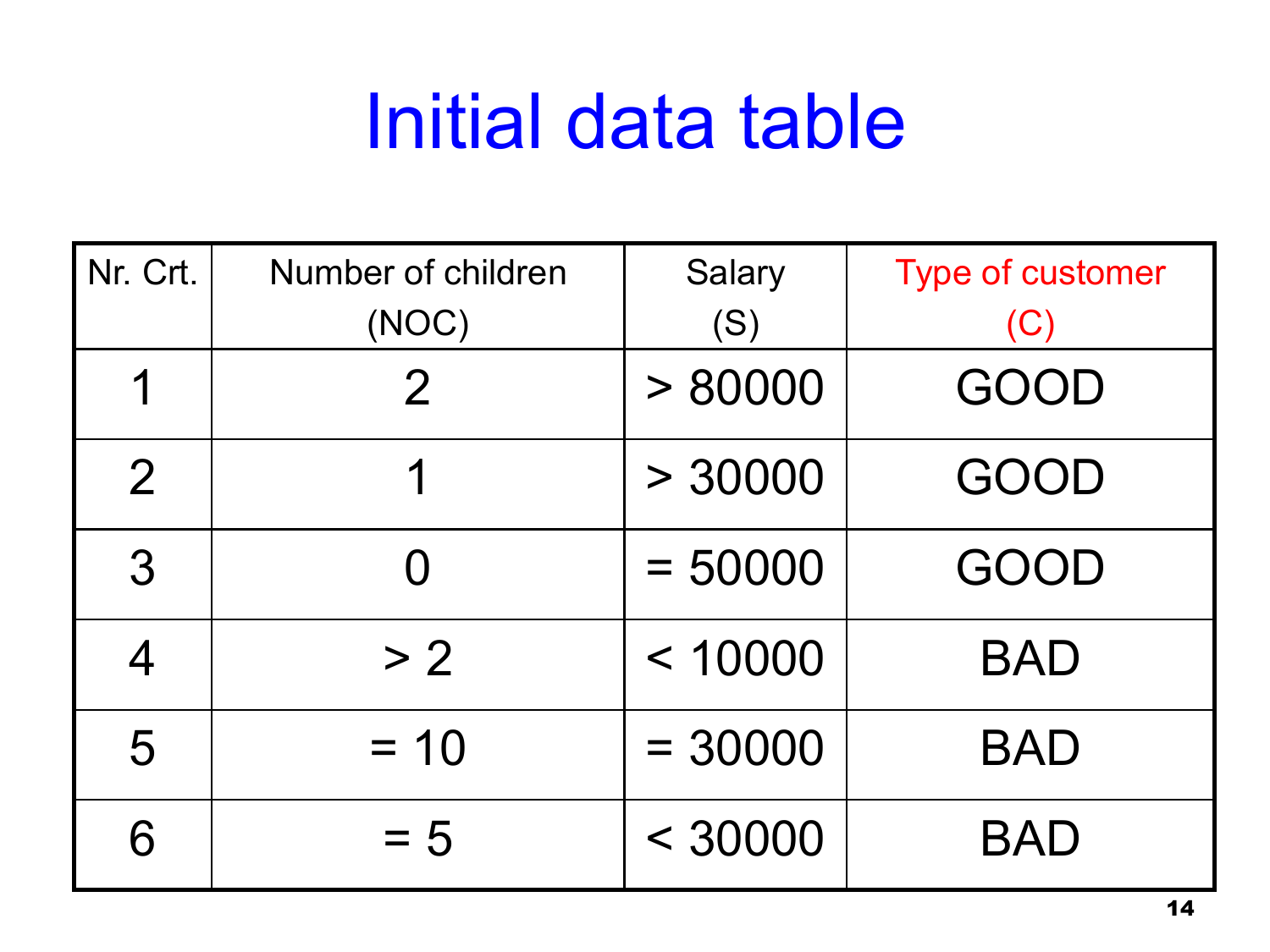### Initial data represented as rules

- Rule 1: If (NOC = 2) AND ( $S > 80000$ ) then C = GOOD
- Rule 2: If (NOC = 1) AND ( $S > 30000$ ) then C = GOOD
- Rule 3: If (NOC = 0) AND ( $S = 50000$ ) then C = GOOD
- Rule 4: If (NOC  $> 2$ ) AND ( $S < 10000$ ) then  $C = BAD$
- Rule 5: If (NOC = 10) AND (  $S = 30000$ ) then  $C = BAD$
- Rule 6: If (NOC = 5) AND ( $S < 30000$ ) then  $C = BAD$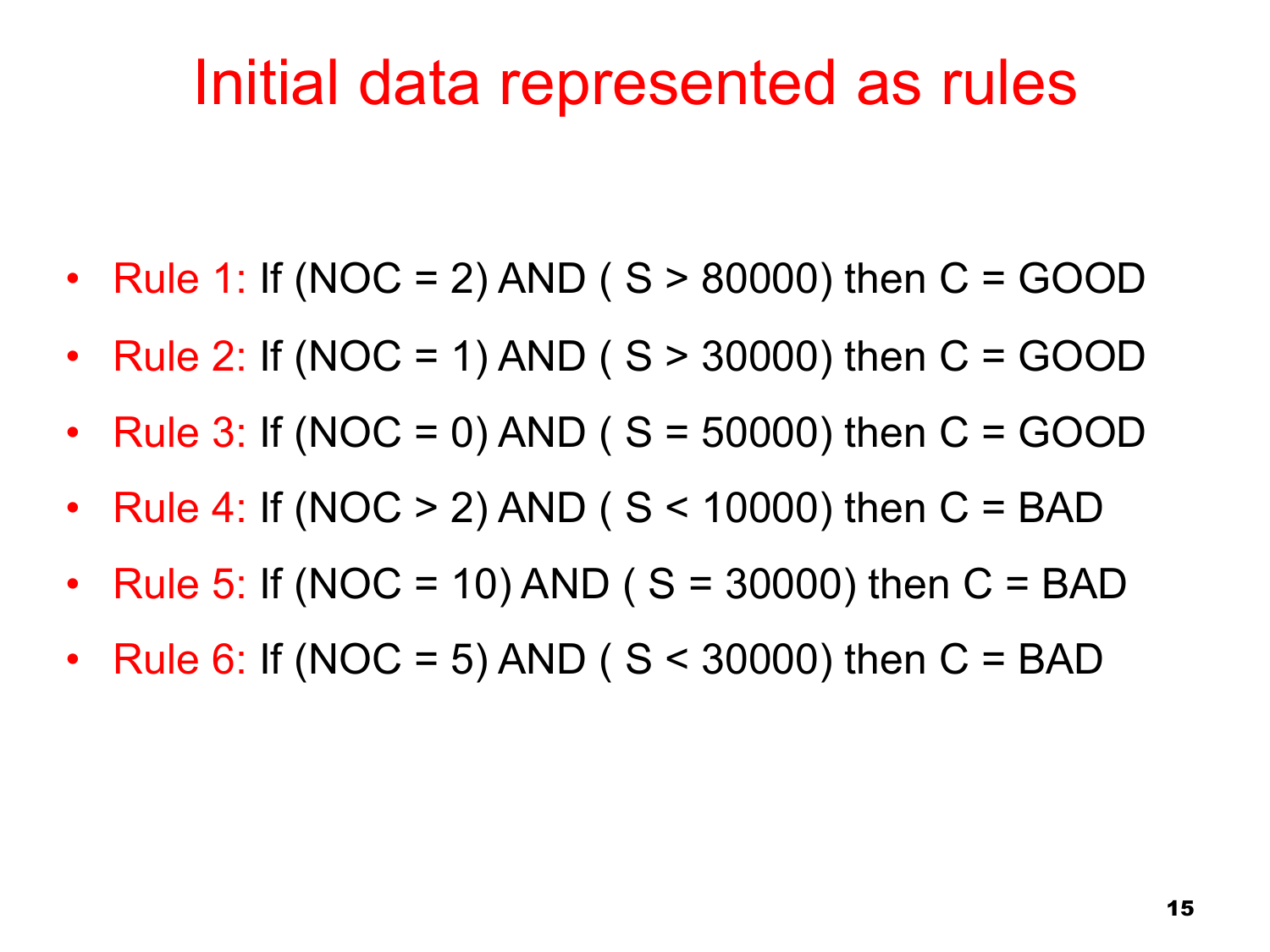# Generation 0

- Population of 3 randomly created individuals:
	- If (NOC  $> 3$ ) AND ( S  $> 10000$ ) then C = GOOD
	- $-$  If (NOC  $> 1$ ) AND (S  $> 30000$ ) then C = GOOD
	- $-$  If (NOC  $>= 0$ ) AND ( S < 40000) then C = GOOD
- We want to find a more general (if it is possible the most general) characteristic description for class GOOD
- We want to assign predicted class GOOD for all individuals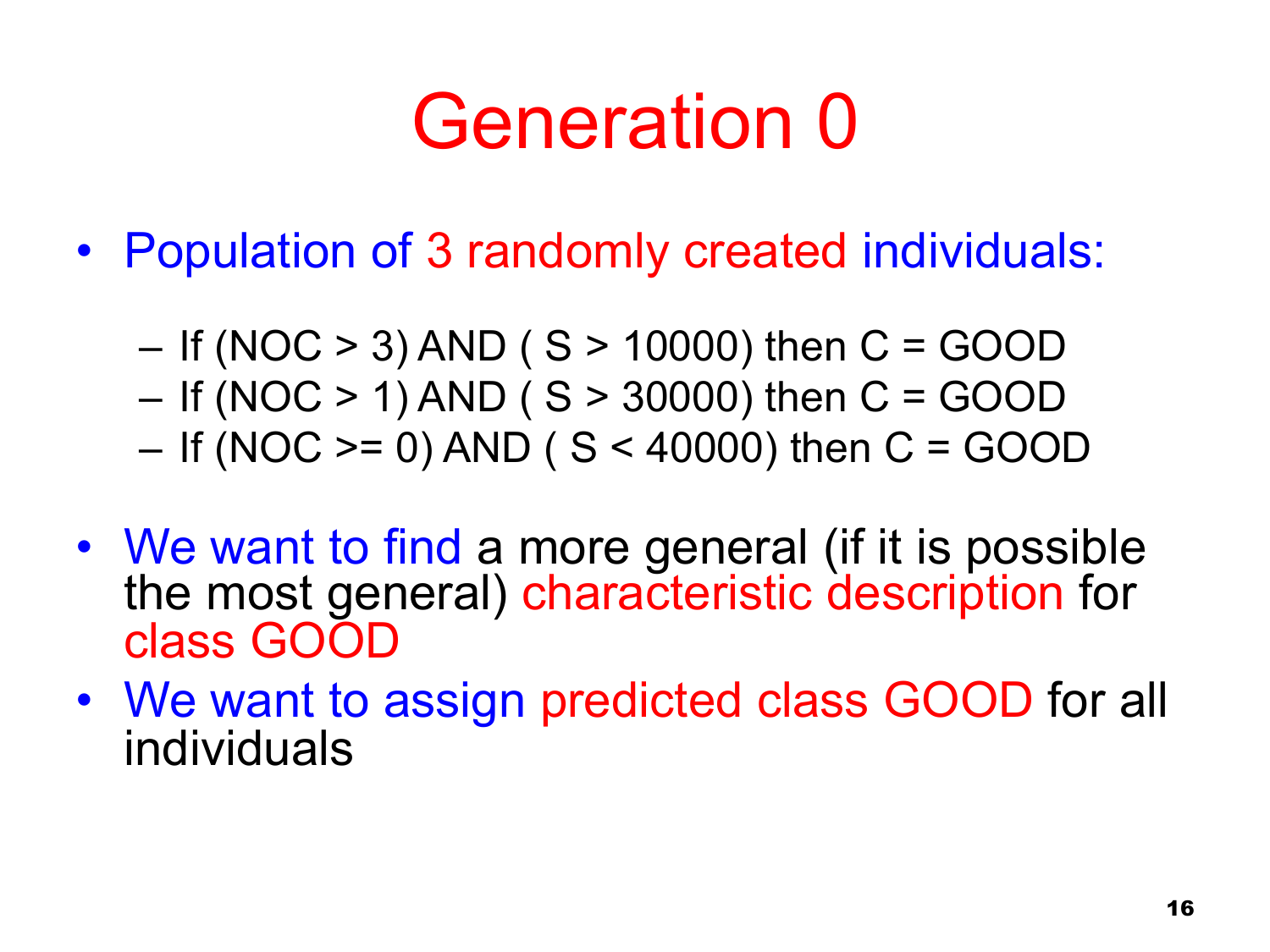### Generation 0



 $(NOC > 3)$  AND  $(S > 10000)$ 



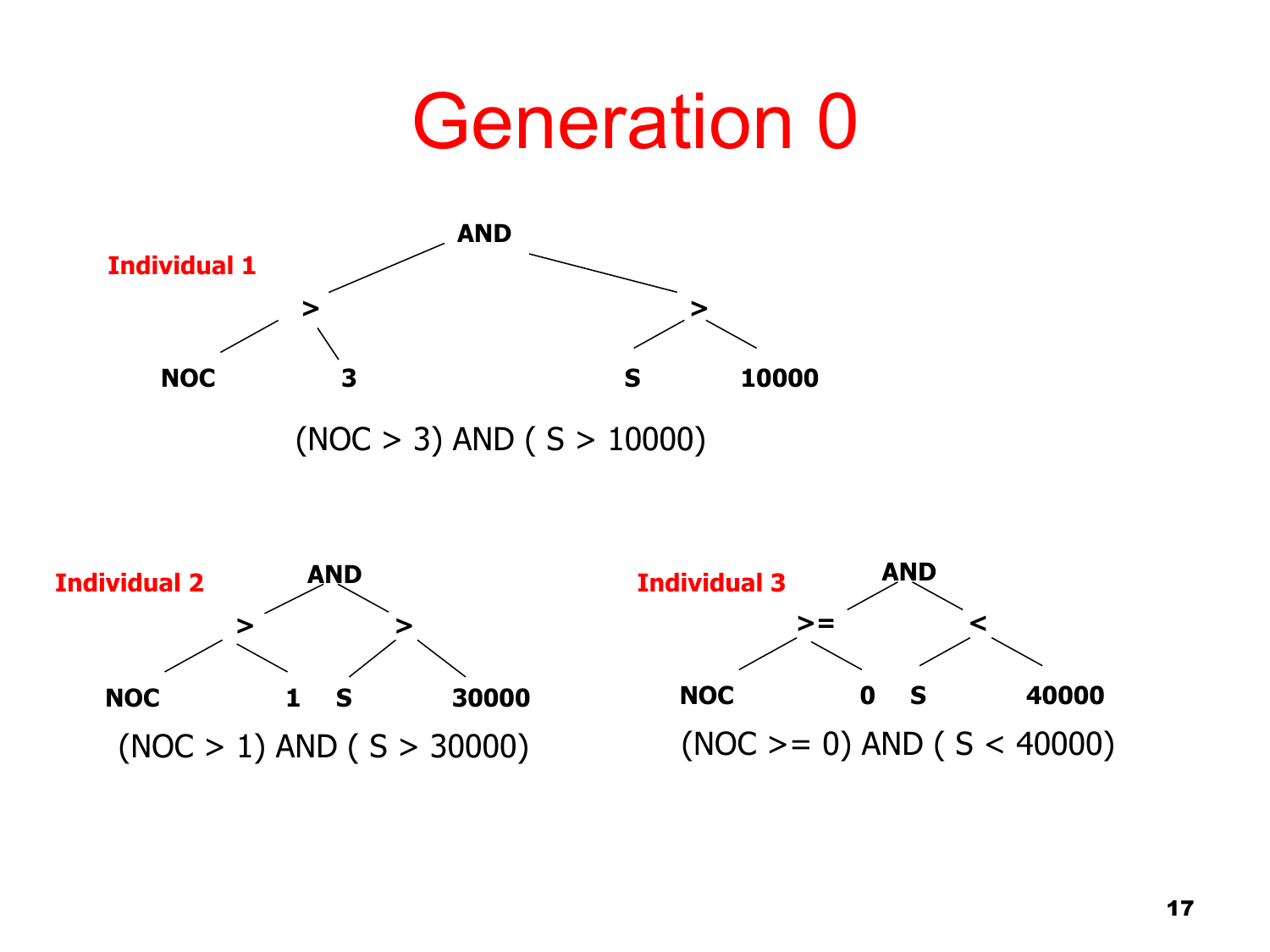## Fitness function

• For a rule IF A THEN C CF (Confidence factor) = |AUC| |A|

 $|A|$  = number of records that satisfy A |AUC| = number of records that satisfy A and are in **predicted class** C

Citation: the confidence formula is taken from class slides: http://www.cs.sunysb.edu/~cse634/lecture\_notes/07association.pdf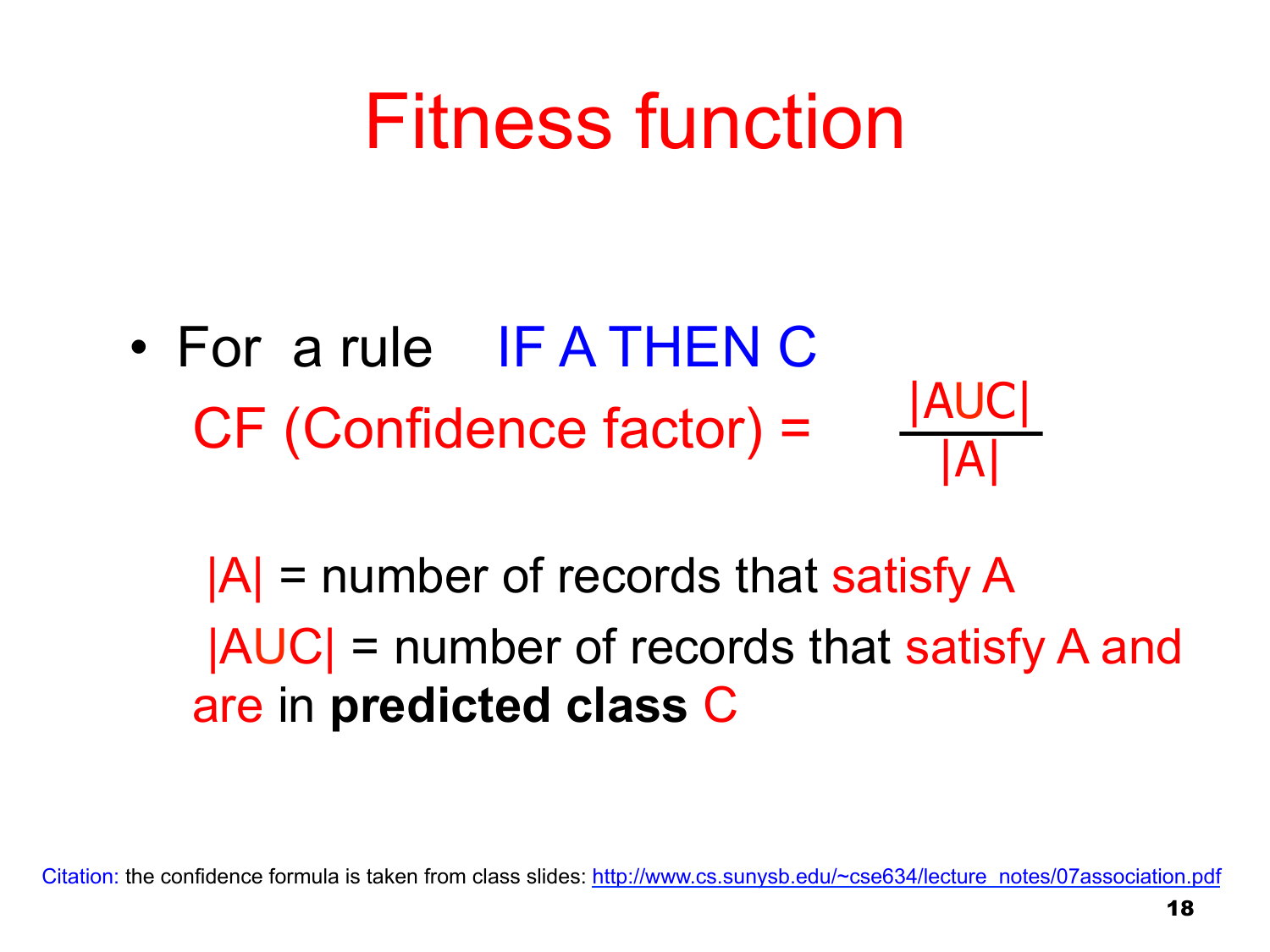### Fitness function – Generation 0

Rule 1: If (NOC = 2) AND ( $S > 80000$ ) then GOOD Rule 2: If (NOC = 1) AND ( S > 30000) then GOOD Rule 3: If (NOC = 0) AND ( $S = 50000$ ) then GOOD Rule 4: If (NOC > 2) AND ( S < 10000) then BAD Rule 5: If (NOC = 10) AND ( $S = 30000$ ) then BAD Rule 6: If (NOC = 5) AND ( $S < 30000$ ) then BAD

Fitness of Individual 1: If (NOC > 3) AND ( S > 10000) then GOOD  $|A| = 2$  (Rule 5 & 6),  $|AUC| = 0$ ,  $CF = 0 / 2 = 0$ Fitness of Individual 2: If (NOC > 1) AND ( S > 30000) then GOOD  $|A| = 1$  (Rule 1),  $|AUC| = 1$ ,  $CF = 1 / 1 = (1)$ Fitness of Individual 3: If (NOC >= 0) AND ( S < 40000) then GOOD  $|A| = 4$  (Rule 2 & 4 & 5 & 6),  $|AUC| = 1$ ,  $CF = 1 / 4 = 0.25$ **Best in Gen 0**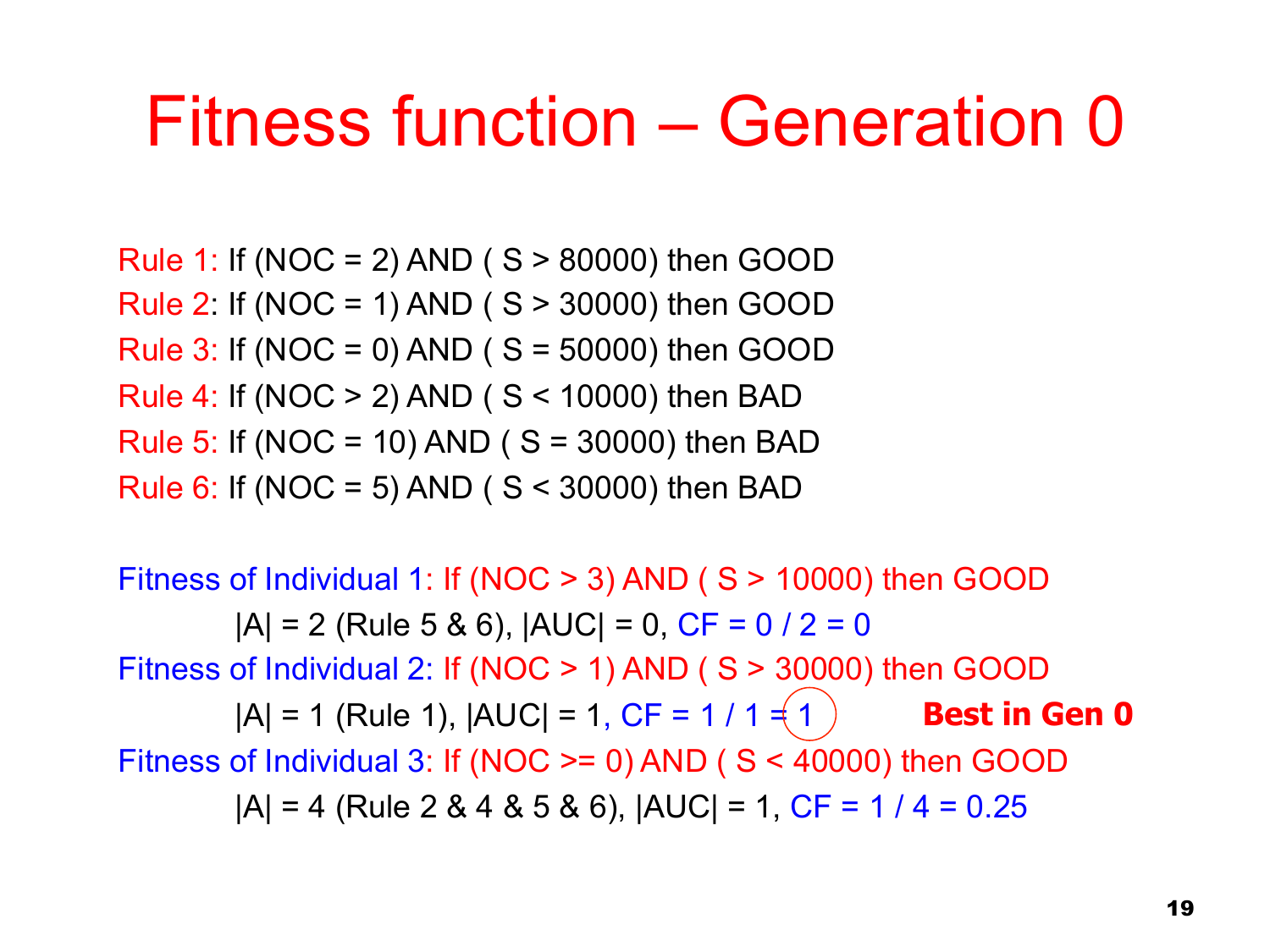## Mutation

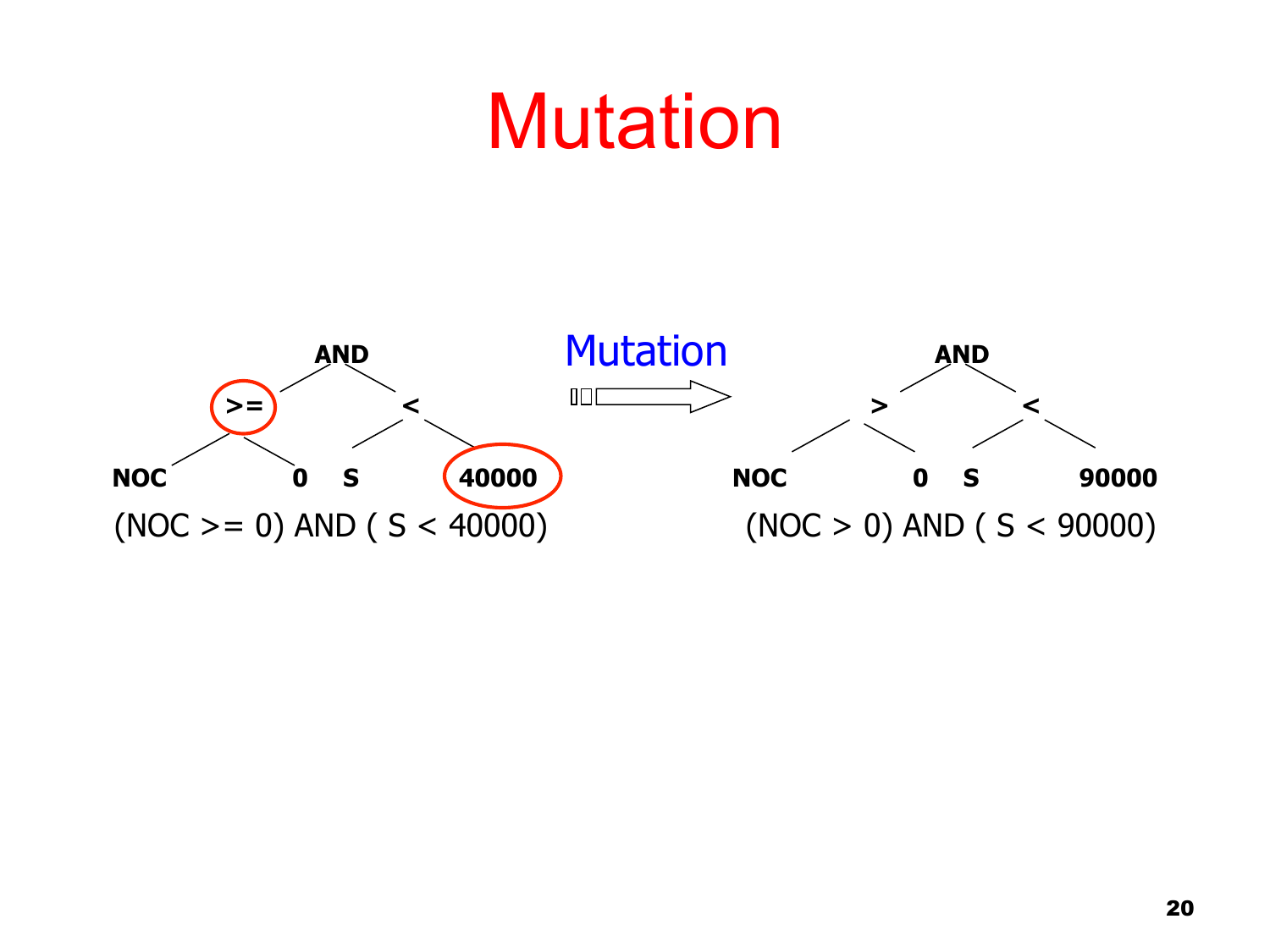### Crossover

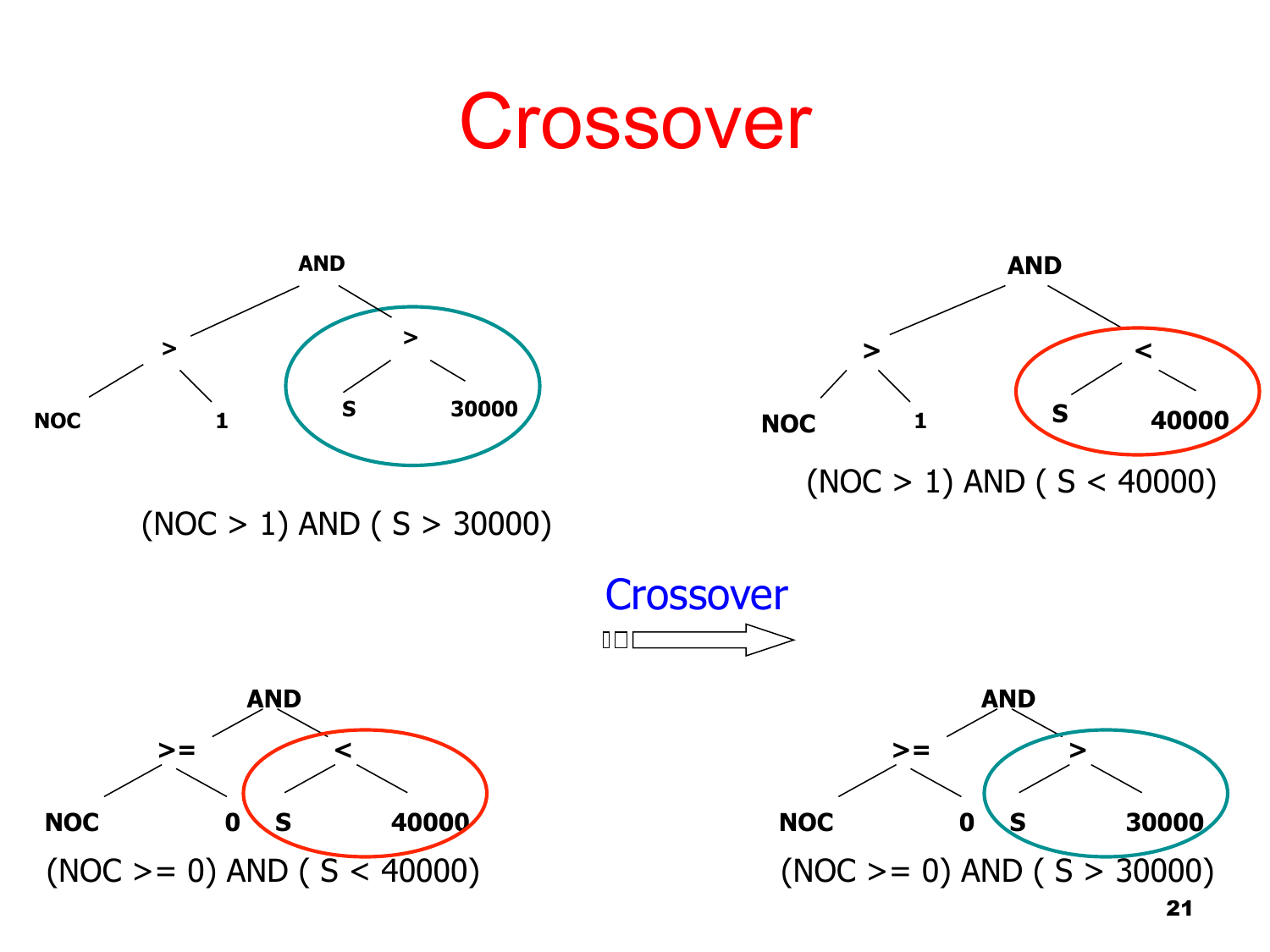## Generation 1







 $(NOC \ge 0)$  AND  $(S > 30000)$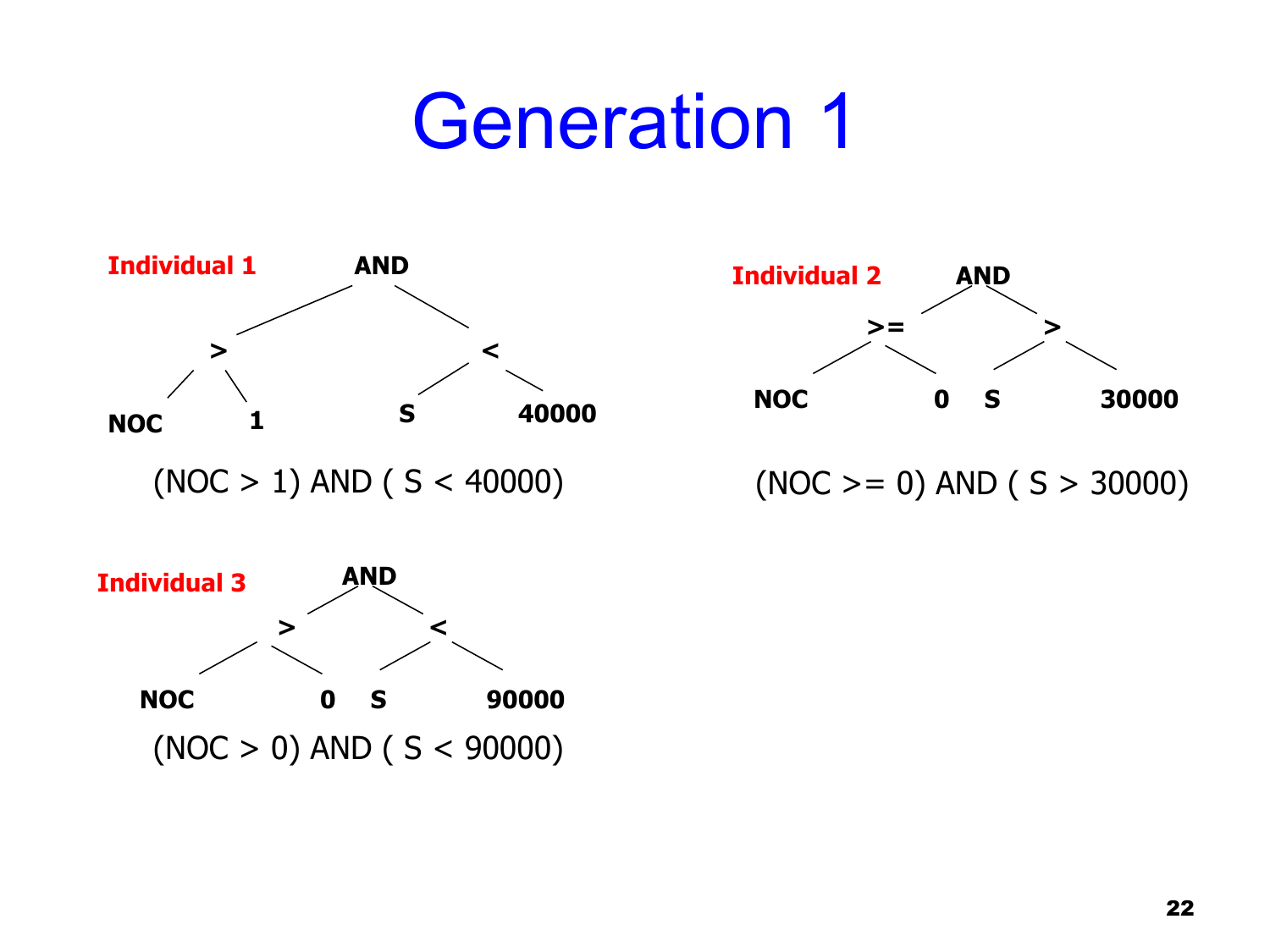### Fitness function – Generation 1

Rule 1: If (NOC = 2) AND ( S > 80000) then GOOD Rule 2: If (NOC = 1) AND ( S > 30000) then GOOD Rule 3: If (NOC = 0) AND ( $S = 50000$ ) then GOOD Rule 4: If (NOC > 2) AND ( S < 10000) then BAD Rule 5: If (NOC = 10) AND ( $S = 30000$ ) then BAD Rule 6: If (NOC = 5) AND ( $S < 30000$ ) then BAD

Individual 1: If (NOC  $>$  1) AND ( S  $<$  40000) then GOOD  $|A| = 2$  (Rule 4 & 5 & 6),  $|A < C| = 0$ ,  $CF = 0 / 2 = 0$ Individual 2: If (NOC  $>= 0$ ) AND ( S  $> 30000$ ) then GOOD  $|A| = 3$  (Rule 1 & 2 & 3),  $|AAC| = 3$ , CF = 3 / 3 = (1 Individual 3: If (NOC  $>$  0) AND ( $S$  < 90000) then GOOD  $|A| = 5$  (Rule 1 & 2 & 4 & 5 & 6),  $|A$ &C $| = 1$ , CF = 1 / 5 = 0.2 **Best in Gen 1**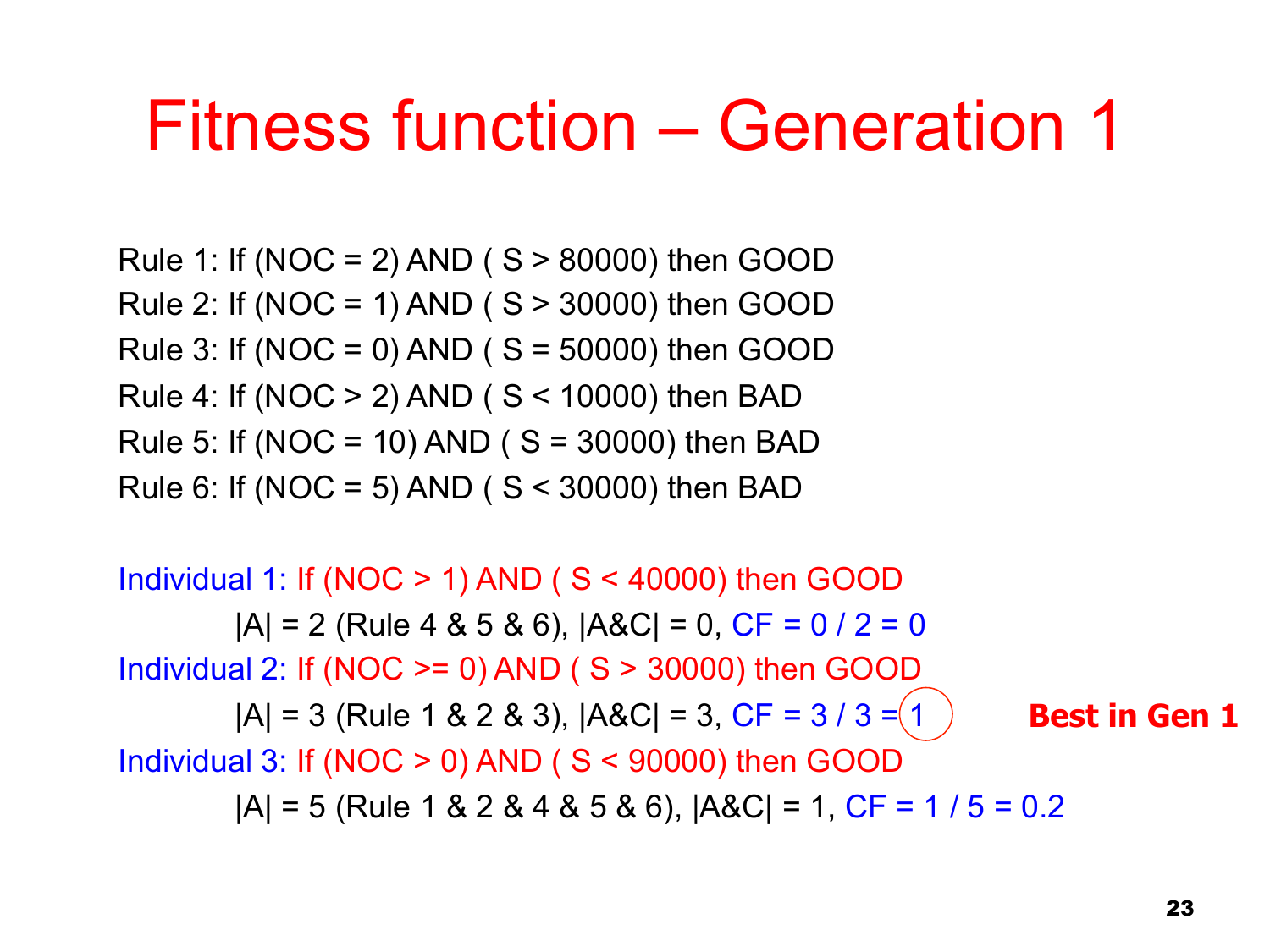### GA Rules Problem

- When **GA**s are used for **optimization**, the goal is typically to return a **single value** - the **best solution** found to date

- The entire population ultimately converges to the neighborhood of a **single solution** 

- Sometimes **Gas** employ a special method called : a **niching method** that makes them **capable**  of finding and maintaining **multiple rules**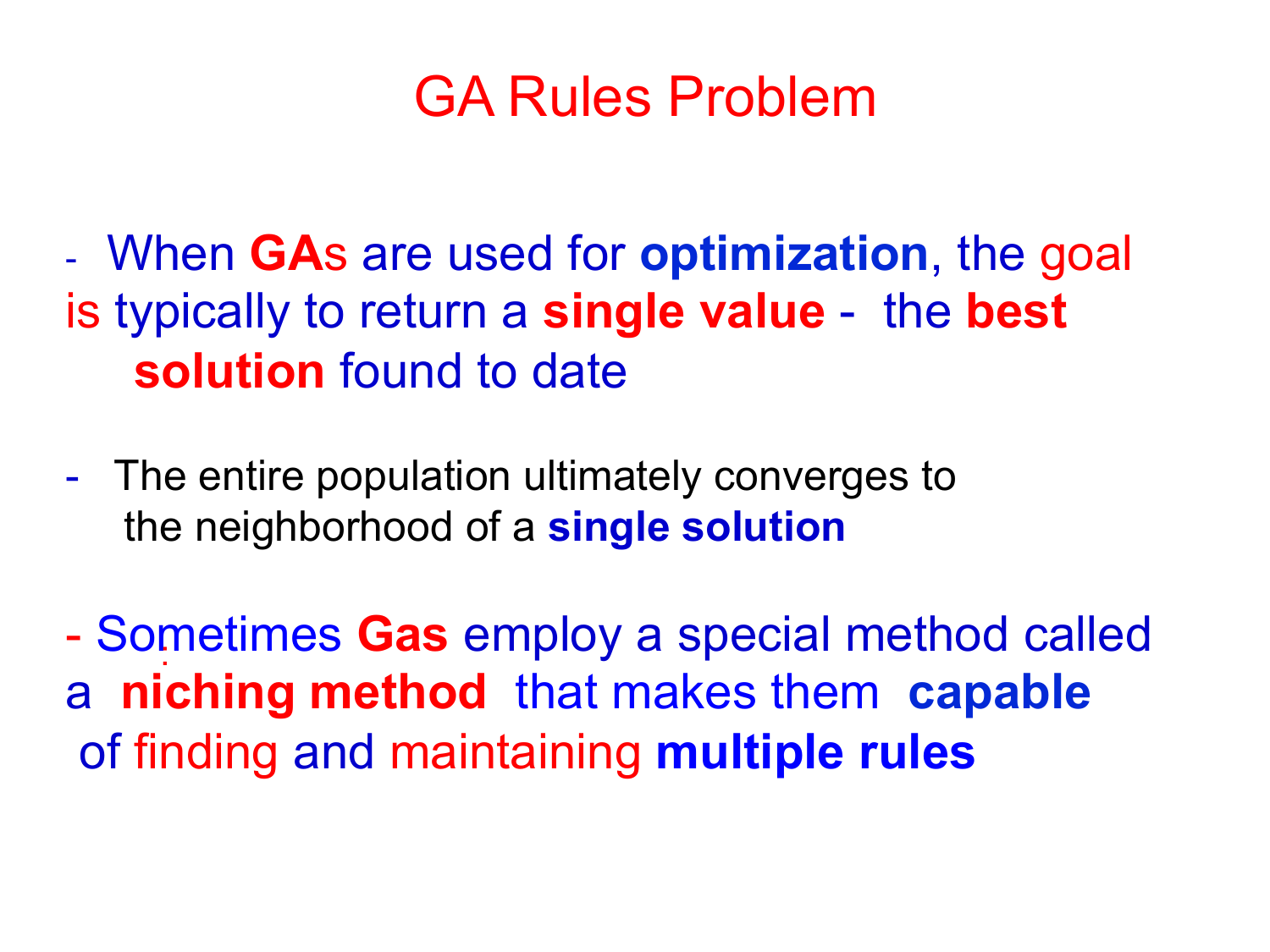#### **APPLICATION EXAMPLE**

#### **Technical Document of**

#### **LBS Capital Management, Inc., Clearwater, Florida**

**Link: http://nas.cl.uh.edu/boetticher/ML\_DataMining/mahfoud96financial.pdf**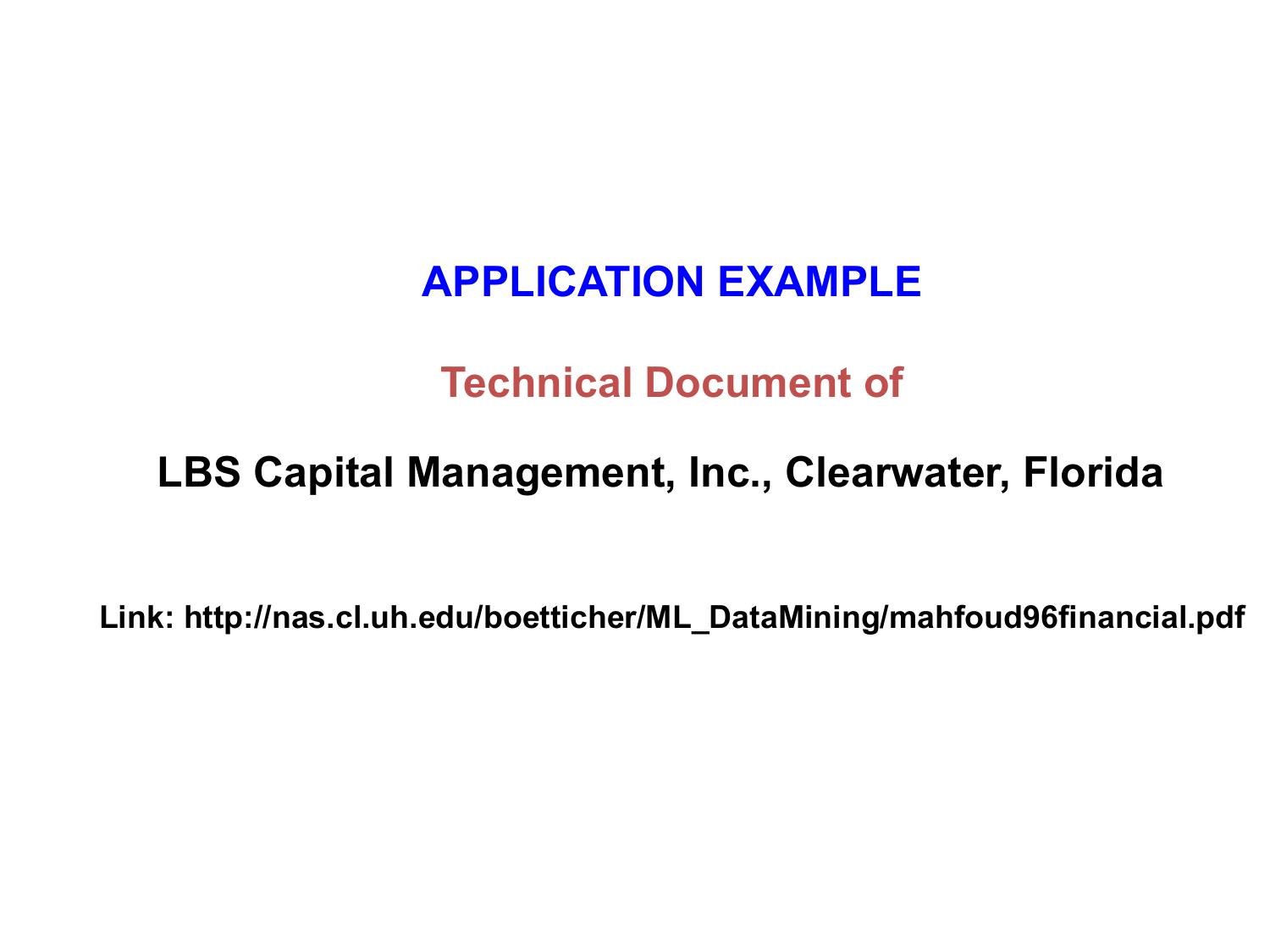### **Forecasting Individual Stock Performance**

- GOAL: using historical data of a stock, **predict** relative return for a quarter

Example: If **IBM** stock **is up 5%** after one quarter and the S&P 500 index is **up 3%** over the same period, then **IBM**'s relative return **is +2%** 

-The Implementation Example consists of 15 attributes of a stock at specific points in time and the relative return for the stock over the subsequent 12 week time period.

- **200 to 600 (records) examples** were utilized depending on the experiment and the data available for a **particular stock** 

GOAL: Combination of rules is required to model relationships among financial variables

Example: **Rule-1 :** IF [P/E > 30 ] THEN Sell

**Rule-2:** IF [P/E < 40 and Growth Rate > 40%] THEN Buy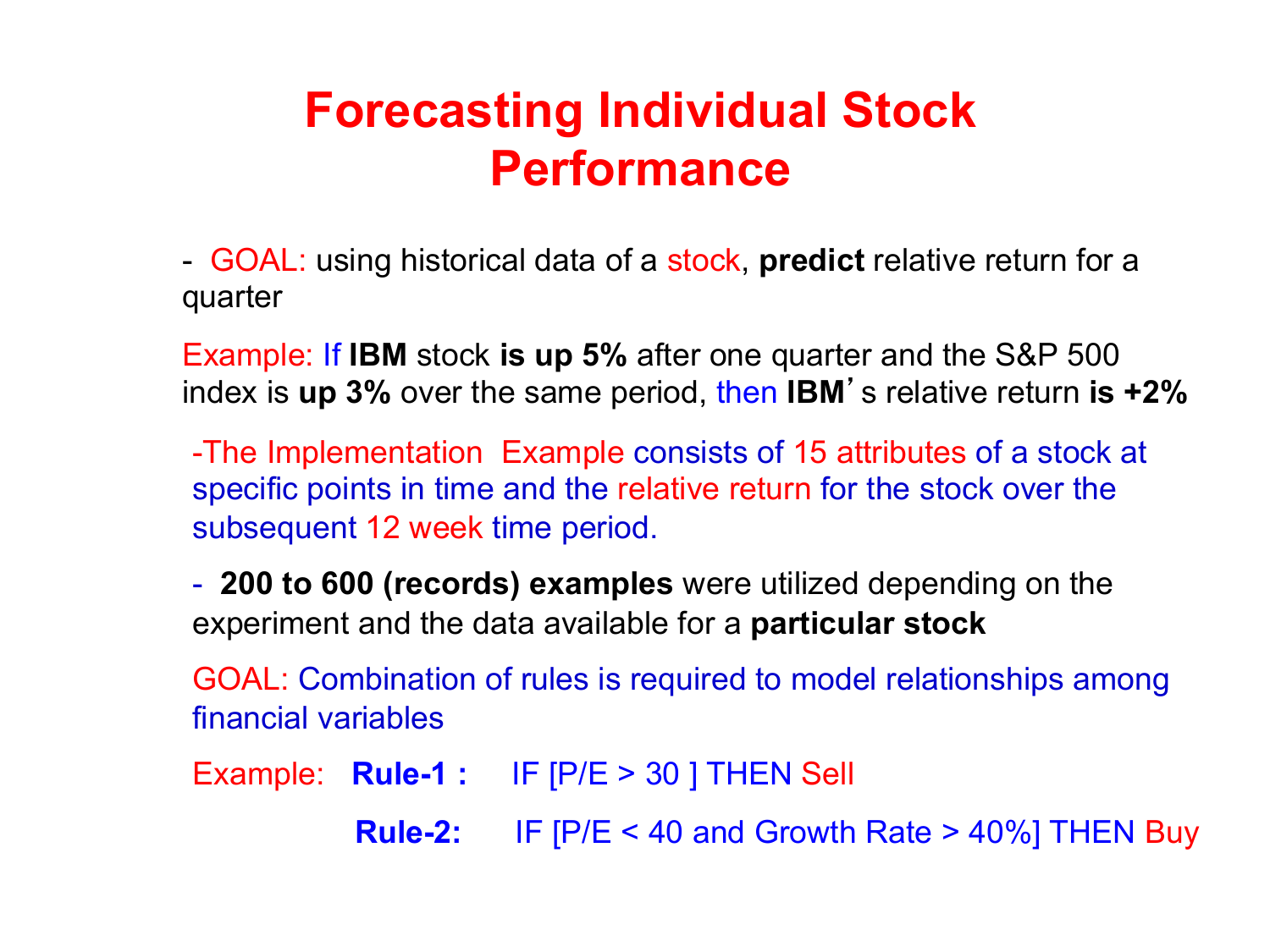### **Preliminary Experiments**

• For **Preliminary set of experiments**, to predict the return, relative to the market, a Madcap stock was randomly selected from the S&P 400

- 331 examples(records) present in the database of examples of stock X
- 70% of examples (records) were used as a **training set** for the **GA**
- 20% of the examples (records) were used as a stopping set, to decide which population is best
- 10% of the examples (records) were used to measure performance
- **A sample rule** that the GA generated in one of the experiments:
- IF [Earning Surprise Expectation > 10% and Volatility > 7%] and […]

#### THEN **Prediction = Up**

• Same set of experiments were used using **Neural Network** with one layer of hidden nodes using Backpropagation algorithm with the same training, stopping and test sets as that of **GA experiment**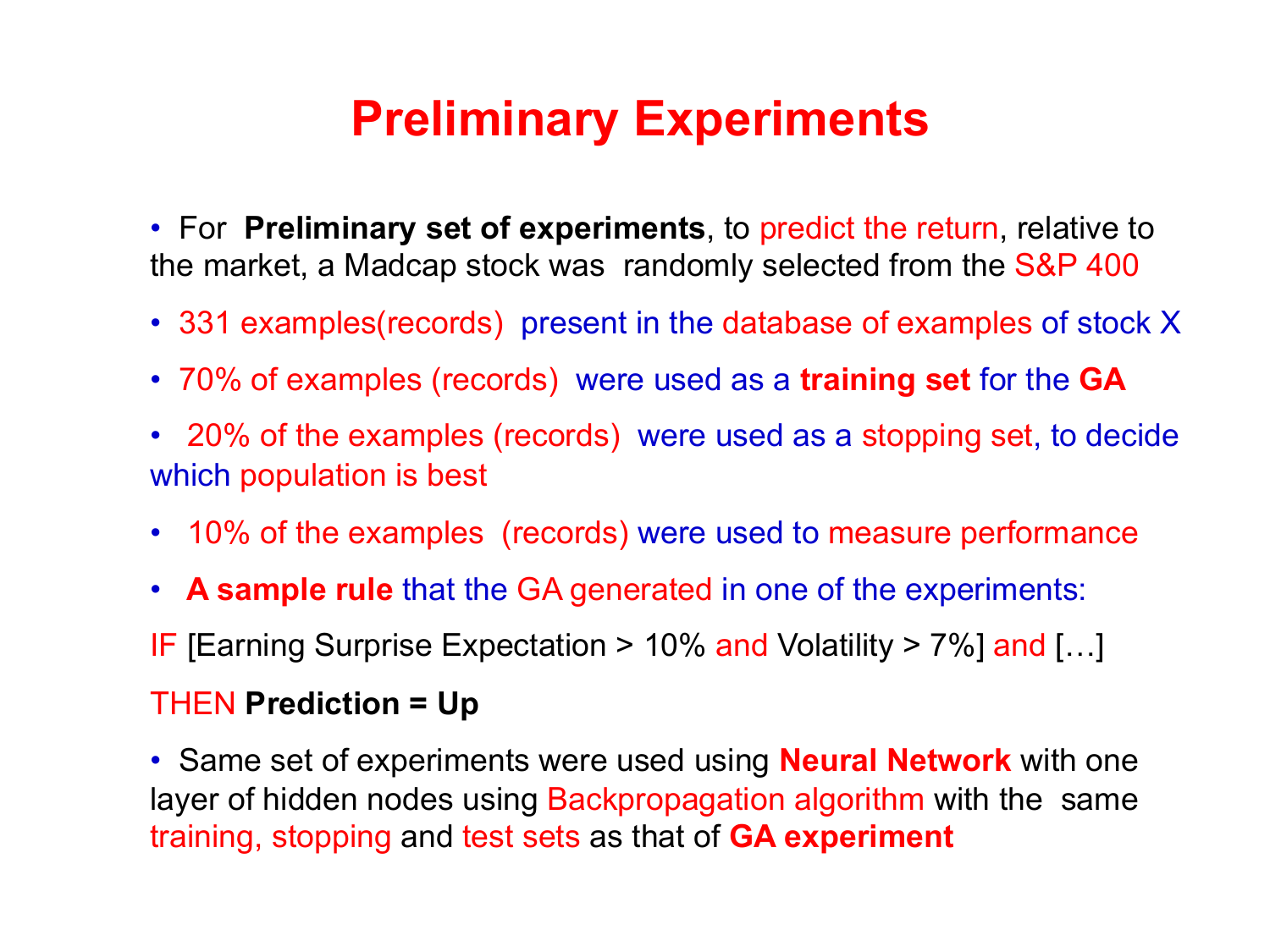#### **Observations on the Results**

- The **GA** correctly predicts the direction of stock relative to the market 47.6% of the time and incorrectly predicts the 6.6% of time and produces no prediction 45%
- Over **half of the time** (47.6% + 6.6%), the GA makes a prediction
- When it **does make a prediction**, GA is correct 87.8% of the time
- The Neural Network **correctly predicts** the direction relative to the market 79.2% of the time and incorrectly predicts direction 15.8% of the time.
- When it **does make a prediction**, the NN is correct 83.4%